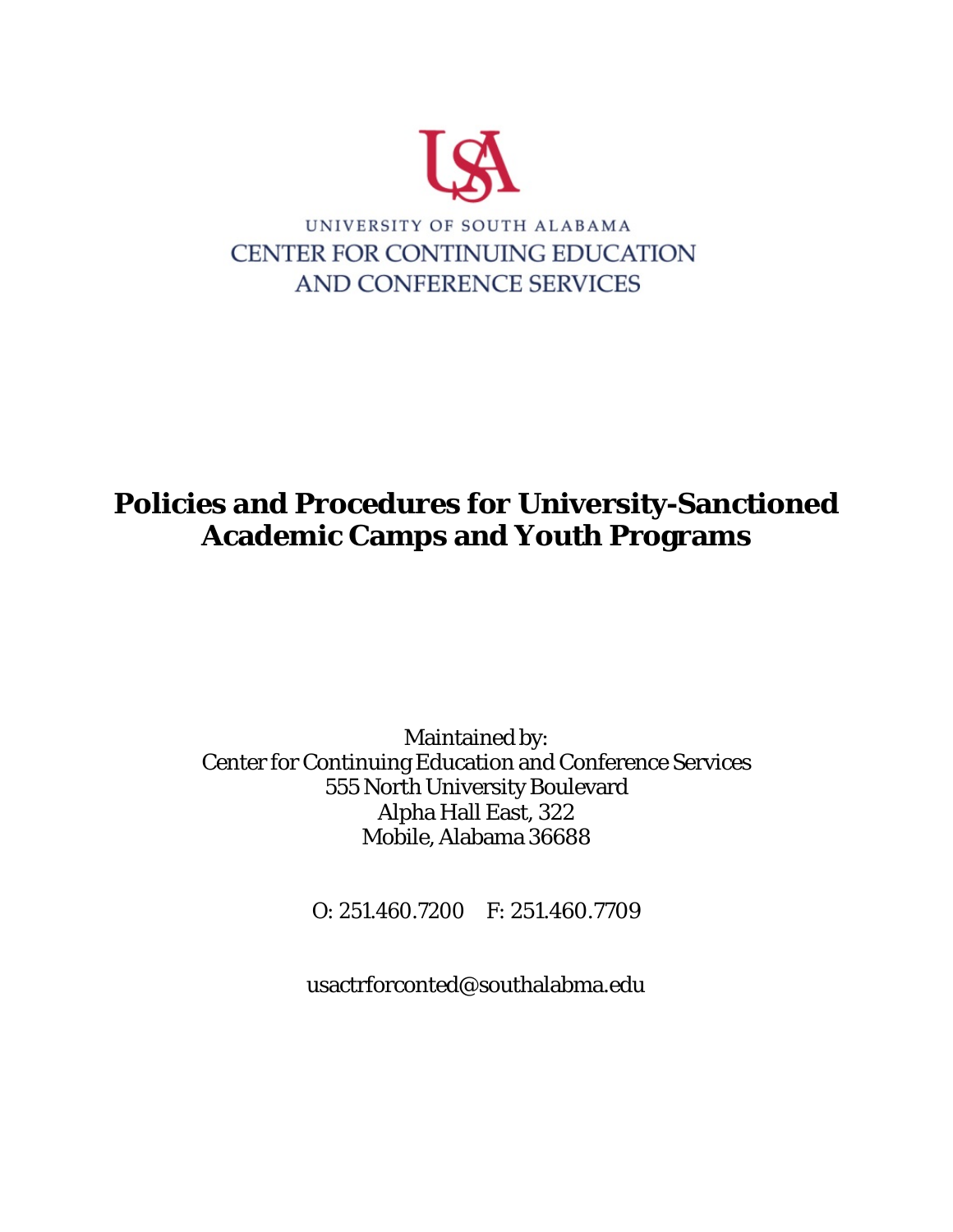# **Table of Contents**

| <b>Definitions</b>                                |  |
|---------------------------------------------------|--|
| <b>Camp Administration</b>                        |  |
| <b>Eligibility</b>                                |  |
| <b>Safety Guidelines</b>                          |  |
| <b>Campus Facilities and Services</b>             |  |
| <b>Appropriate Camp/Youth Program Environment</b> |  |
| <b>Accounting and Registration Management</b>     |  |

# **Appendices**

| A – University of South Alabama Camps, Conferences and Special Events Policy |  |
|------------------------------------------------------------------------------|--|
|------------------------------------------------------------------------------|--|

- **B – Responsibilities of the Camp Director**
- **C – Responsibilities of the USA Camp Program Office**
- **D – Request for University-Sanctioned Camp/Youth Program Status**
- **E – Background Investigation Consent Form**
- **F – Medical Information Form**
- **G – University of South Alabama Release from Liability for University Sanctioned Camps**
- **H – USA Code of Conduct for University Sanctioned Camps and Youth Programs**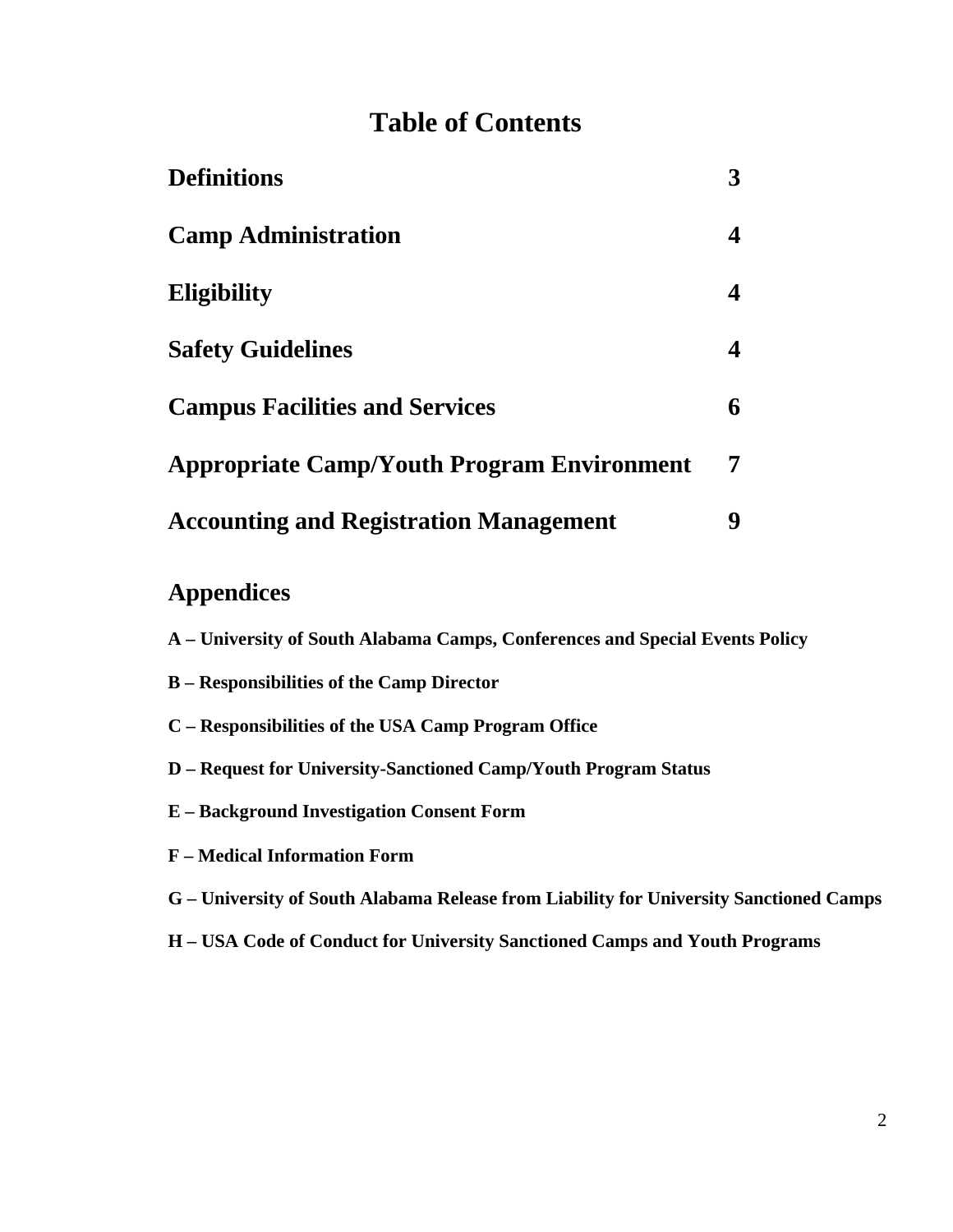# **University of South Alabama Policies and Procedures for University-Sanctioned Academic Camps and Youth Programs**

The University of South Alabama (USA) recognizes the value and potential for faculty, staff, students, and external groups to use University resources to enhance learning, research, and public service. The University of South Alabama seeks to create a campus culture that generates intellectual excitement and lifelong learning. This includes supporting campus activities that further individual development.

For reasons that include safety of individuals, and assurance of professional, efficient performance of academic pursuits, operations, and services, those using campus resources must comply with USA's applicable policies, rules, and regulations. The University of South Alabama Camps, Conferences and Special Events Policy (the Camps, Conferences and Special Events Policy)establishes policy and offers guidelines where existing policies do not specifically address issues particular to the use of campus resources. It also clarifies the applicability of law to University campus activities.

The Camps, Conferences and Special Events Policy, approved July 2, 2012, is the overarching policy for Procedures for University-Sanctioned Academic Camps. A copy of the full policy is attached as Addendum A.

### **Definitions**

**Camps** -- Camps are defined as any program or activity for individuals who are not regularly enrolled in the University and are under the age of 19. Regardless of age, programs bringing students not regularly enrolled at USA to campus for extended study will also be considered camps for administrative purposes.

**University-Sanctioned Academic Camps** -- University-Sanctioned Camps are considered official programs of the University of South Alabama and are designed to enhance its mission and public service. The sponsoring unit must be actively involved in the planning and administering of the camp. These camps are administered in accordance with all laws, policies and procedures governing the University. University-sanctioned camps will be classified as:

Tier I or Tier II as follows:

- Tier I Events use a variety of University facilities and services not under the control of the sponsoring department.
- Tier II Events use facilities and services under the control of the sponsoring department.

Facilities for both Tier I and II camps must be requested through the University's Event Management System.

**Day Camps and Youth Programs** – Programs in which participants are on campus for the program but do **not** stay overnight in USA's residence halls or in other accommodations arranged for and supervised by program staff.

**Residential Camps and Youth Programs** – Programs in which participants stay overnight in USA's residence halls or in other accommodations arranged for and supervised by program staff.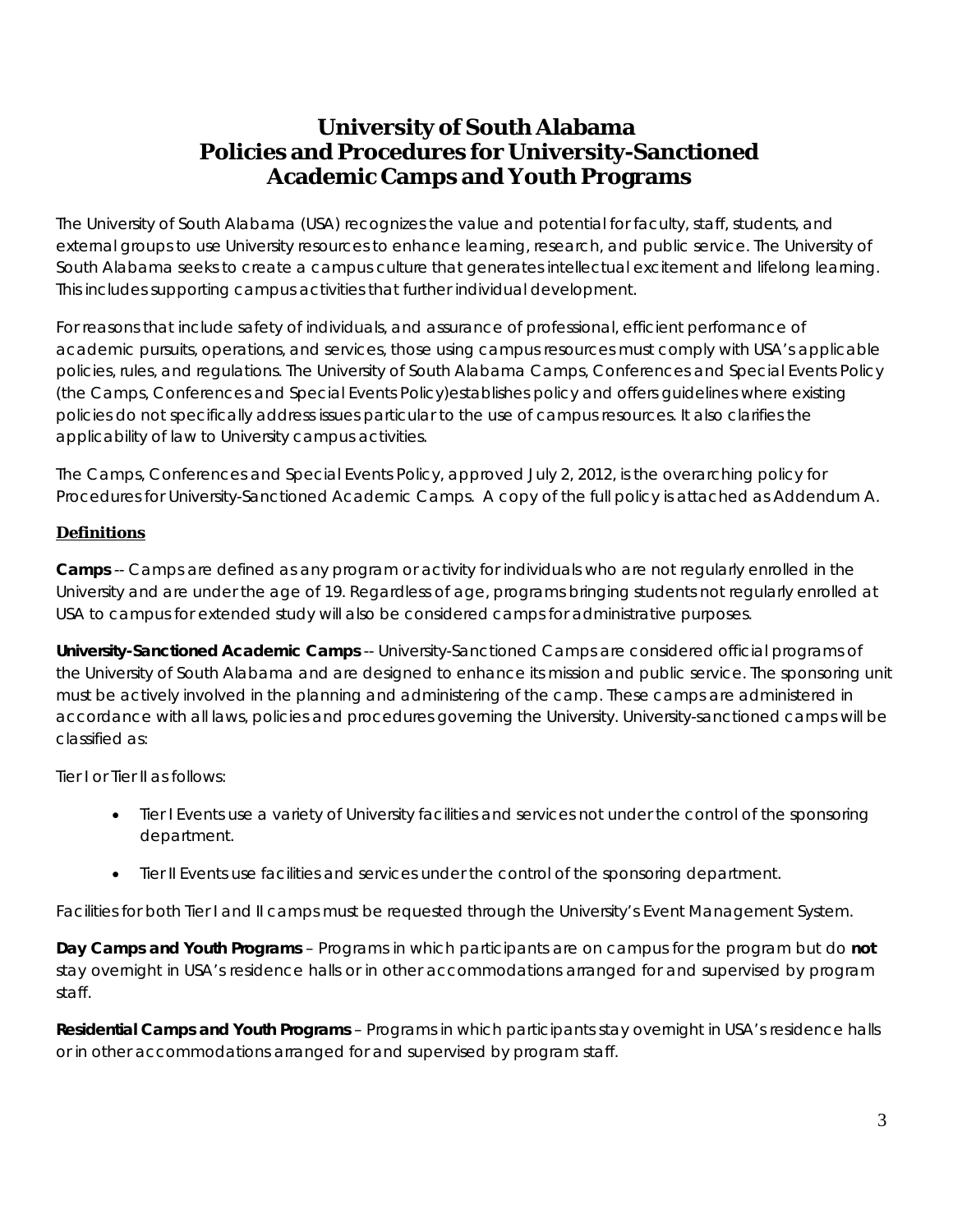**Externally-Sponsored Camps** -- Externally-Sponsored Camps are conducted by a third-party using certain approved University facilities and services. Policies and procedures for Externally- Sponsored Camps are not part of this document.

**Minors** -- For the purpose of this document, minors are those individuals under the age of nineteen (19) years and who are not enrolled at USA at the time of the Camp/Program. (Students who have been accepted at USA, but are not yet attending classes, are considered minors.)

# **Camp Administration**

**USA Camp Program Office** -- The USA Camp Program Office is part of the Center for Continuing Education ("CCE"). The purpose of the office is to provide guidance and administrative services to University-Sanctioned Camps. Scope of responsibility includes:

- serving as a liaison between the Camp Director and the various University departments providing facilities or services to the program
- receiving and processing all camp registrations and related fees (see page XX for additional information)
- intra-University emergency communication
- annual training for camp directors and their staffs.

A full listing of responsibilities is included as Addendum B.

**Camp Director –** Each University-Sanctioned Camp or Youth Program must have a Camp Director who is a University faculty member or permanent staff employee. The Camp Director is the individual who is directly responsible for all aspects of the camp/youth program and the health and well-being of its participants. Scope of responsibility includes:

- academic content and activities, supervision of campers,
- fiscal management,
- coordination of camp through USA Camps Program housed in the Center for Continuing Education.

A full listing of responsibilities is included as Addendum C.

# **Eligibility**

University of South Alabama Sanctioned Camps are sponsored by and under the direction of a University academic or administrative department. Sponsoring units must request approval for Camps to be classified as University-Sanctioned or as Externally-Sponsored.

The approval process includes review of the proposed Camp's objectives, curriculum, activities, funding source, financial management plans, and identification of potential conflict of interest and/or commitment. The Department Chair and Dean/Director of the "Sponsoring Unit" and the Director of the Center for Continuing Education must approve requests. Depending on the nature of the program and its activities, additional review by the Offices of Risk Management and Insurance, Safety and Environmental Compliance, and/or the USA Attorney may be required. Upon approval, the Center will outline program management options, requirements and associated costs.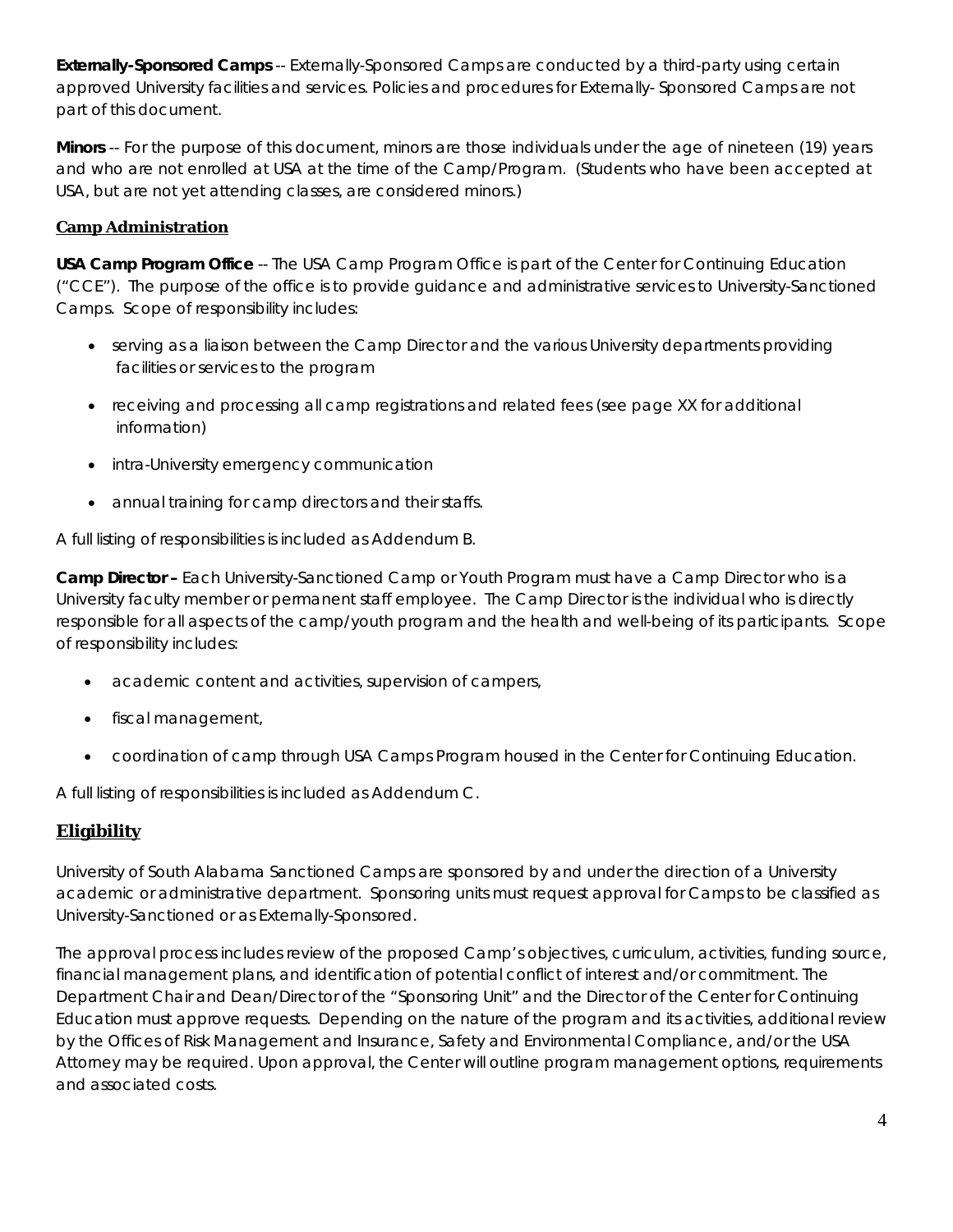The *signed Request for University-Sanctioned Camp/Youth Program Status* should be submitted to the USA Camps Office, AHE 232. A Request for University-Sanctioned Camp Status is included as Addendum D.

*Camps offered by University coaches will be reviewed annually to determine whether they will be classified as University-Sanctioned or Externally-Sponsored camps. These camps must adhere to this policy. While they may be administered through the Department of Athletics, these camps must be included in the Camps Calendar maintained by the Center for Continuing Education.*

# **Safety Guidelines**

In many cases, participants in University-Sanctioned Camps are under the age of 19. University guidelines must be strictly followed in such cases, e.g., camper-to-chaperone ratio, background screening of camp counselors/instructors/staff, transportation of campers, handling/administering camper medications, secondary accident insurance, water-related activities, and other safety guidelines.

Camp Standards of Care are set forth in both University Policy and in this procedural document. It is incumbent upon the Camp Director to disclose any Camp activities that carry inherent associated risks. Based on an audit of these activities, the University Office of Safety and Environmental Compliance, University Police, and/or the Office of Risk Management and Insurance may:

- 1) require additional safety precautions,
- 2) require additional insurance coverage, and/or
- 3) disallow the activity.

The standard of care and supervision for participants in these Camps, regardless of age, is not necessarily the same as that of a regularly-enrolled student. For University-Sanctioned Events, the University reserves the right to require chaperones, secondary accident insurance, medical information, and release from liability regardless of a participant's age. It is imperative that minor program participants be overseen in a fashion that is appropriate and intended to keep them healthy and safe while visiting the University.

### **Medical Information**

The Emergency Medical Information form is designed to gather information pertinent to the wellbeing of the camper. It must be on file before the camper is allowed to participate in the camp. In case of emergency, this health information may be the only source of accurate important information. This information is confidential. The Emergency Medical information form is included as Appendix F.

It is the responsibility of the Camp Director to:

- review these documents prior to the camp,
- seek additional information/clarification from the parent as necessary
- make accommodations as necessary
- assure that medical information forms are available on-site at all times
- assure that medical information remains confidential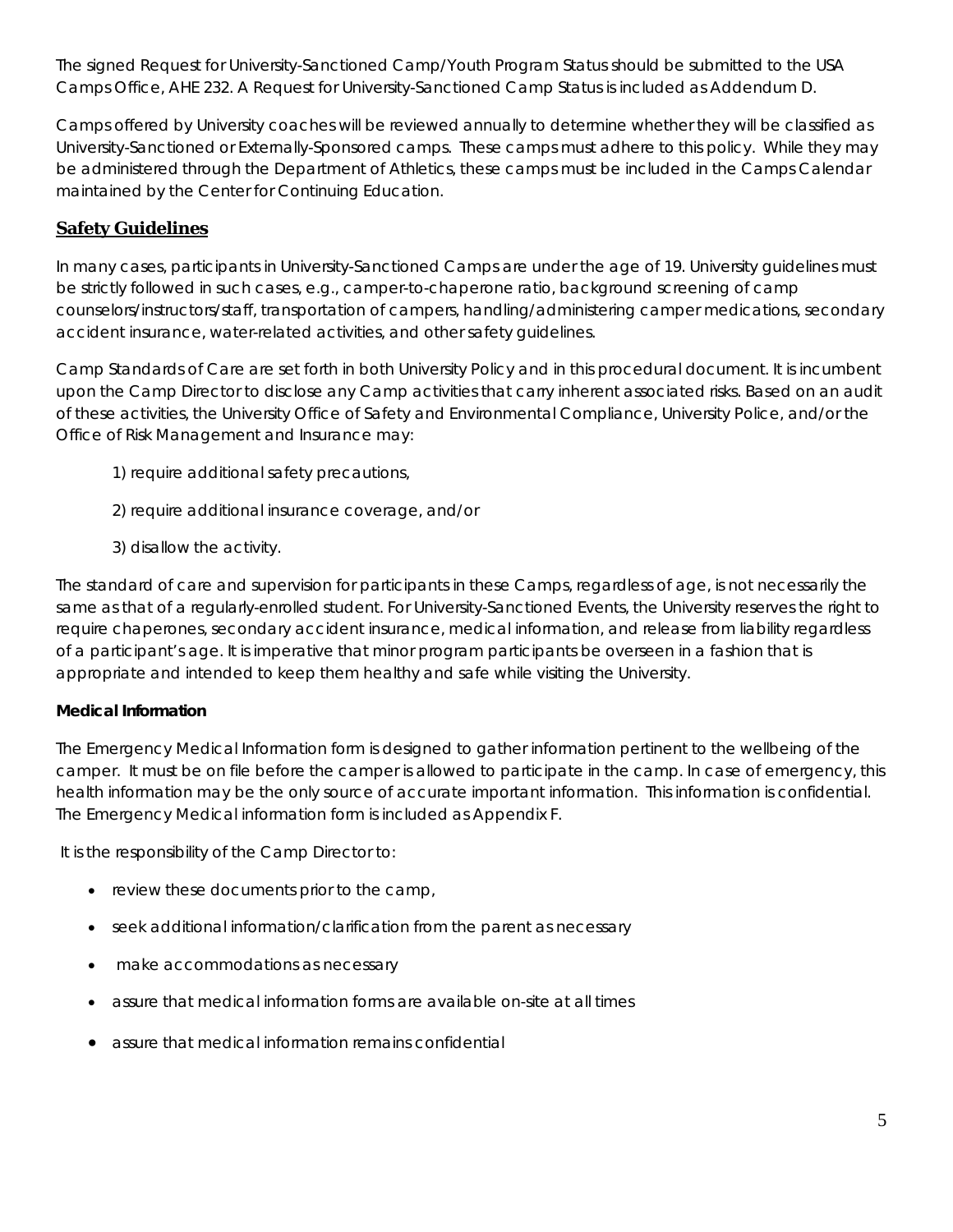### **Prescription and Over-the-Counter Medications**

For residential camps, all medications, both prescription and over-the counter, will be given to a counselor/chaperone designated by the Camp Director. Medication should be in its original container labeled by the pharmacist. Only include enough medication for the time the child will be attending the camp.

# **Campus Facilities and Services**

### **Facilities Requests (Excerpts from Special Events Website)**

Requests to use University facilities are made through the Office of Special Events. All spaces require approval for use. Requests for these spaces will be forwarded to the approver in a web request status by the Office of Special Events. Requestors will receive a confirmation from the approver if the reservation is approved or denied within 4 business days. Please note: certain University facilities charge rental fees. Any requests for space for camps or youth programs will be forwarded to the USA Camp Office for review. If a *Request for University-Sanctioned Camp/Youth Program Status* has not been approved, space reservations may be delayed.

Camps, conferences and special events may not be scheduled in classrooms until academic classes are scheduled and space is released by the Registrar's Office. **Furthermore,** all requests submitted and approved in USA's academic classrooms may be rescheduled or cancelled if a new academic function requires a space.

For a full list of USA Special Event Policies and Procedures, visit the Office of Special Events at: <http://www.southalabama.edu/departments/specialevents/index.html> .

### **Residence Hall Reservations (Excerpt from Conference Planning, Housing and Dining Services)**

Housing reservation requests for camps and youth programs are submitted by the Camp Director to the Office of Housing and Dining using Housing's Reservation Request Form available on line at:

# <http://www.southalabama.edu/departments/housing/conferenceplanning.html>

Once the reservation request has been submitted and reviewed by Conference Housing, a pre-conference invoice will be generated and emailed to the Camp Director. This pre-conference invoice will offer a breakdown of the total anticipated cost for your program's stay. A copy of this document will be forwarded to the USA Camp Program Office to inform them of your request for space.

Every effort will be made to provide residential housing in dormitories with interior corridors for programs with participants under the age of 19. If these dormitories are not available, overnight dormitory security, at the camp's expense, may be required.

The Camp Director agrees to review the Conference Housing Guide prior to arrival and abide by all policies and regulations of the University that are effective during the period of stay. These policies and regulations include the contents of the *Conference Housing Guide*. The Camp Director must make certain that each program participant is aware of the policies found within the Conference Housing Guide prior to arrival.

# **Meals and Other Food Service**

Dining services and catering for programs on USA's Main Campus must use the services of Aramark unless a food waiver is granted. Food waivers are rarely granted. Aramark reserves the right to negotiate weekend rates depending on the size of the camp/youth program. **Damage Policy**

Any damage to USA property or necessary clean-up resulting from the activities of participants or camp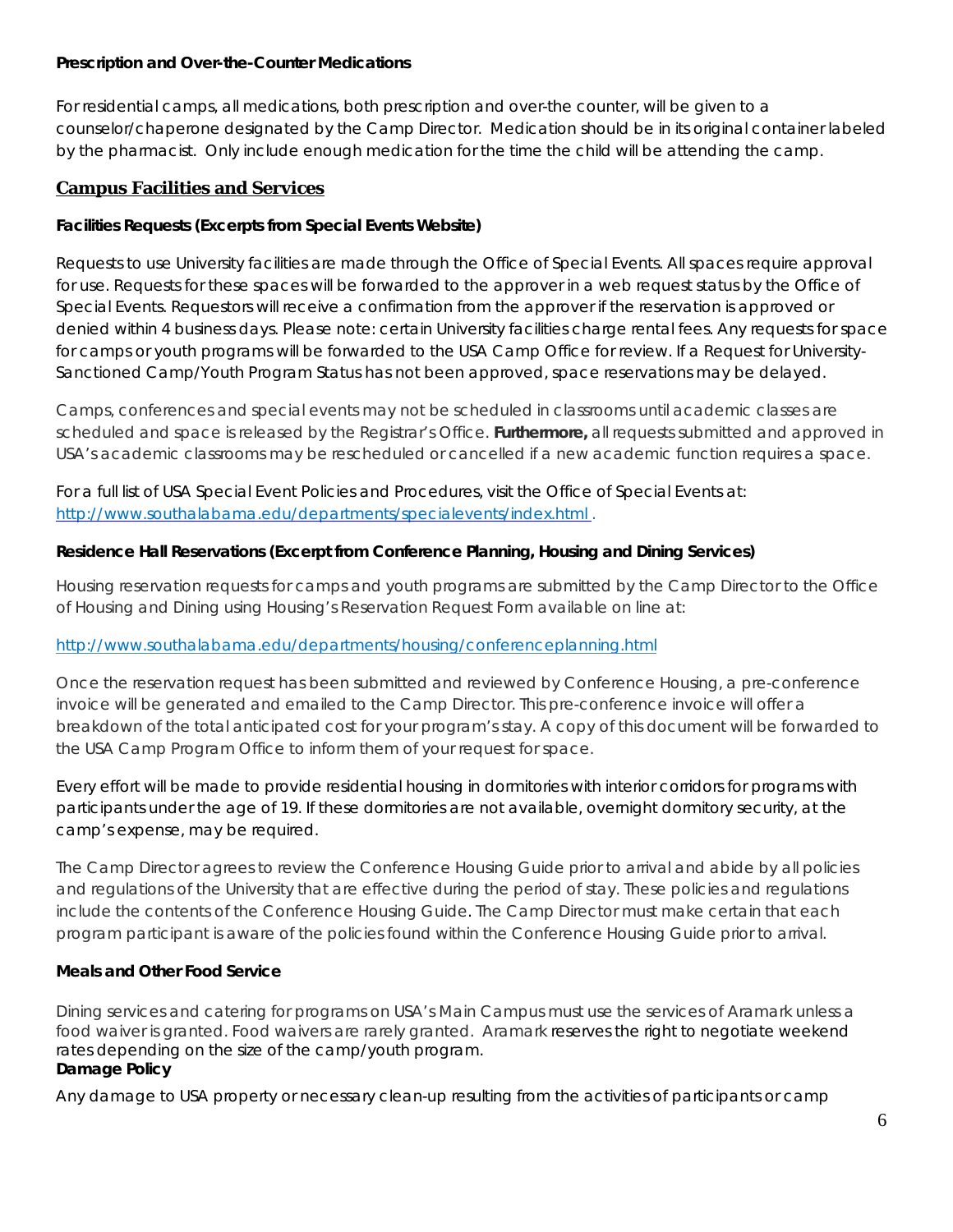workers will result in appropriate billing to the camp responsible.

### **Disability Statement**

The University of South Alabama recognizes the needs of guests with disabilities, as defined by the Americans with Disabilities Act (ADA) and complies with all applicable state and federal accessibility regulations. Handicap accessible parking spaces are available campus-wide on a first come, first served basis and are identified by appropriate signage. We cannot reserve an accessible space under any circumstance. If participants require additional accommodations during a camp or youth program, the Camp Director should contact a building administrator for assistance. USA is committed to creating an inclusive campus free of policy, attitudinal, program, and structural barriers for individuals with disabilities.

# **Appropriate Camp/Youth Program Environment**

In order to provide a reasonably safe environment for participants in camp and youth program activities, each Camp Director should ensure that certain precautions are taken. All campus rules and regulations are in effect. Other necessary precautions include:

### **Qualified Counselors/Staff**

The Camp Director will select the individuals most qualified to provide adequate and appropriate supervision of all participants.

A chaperone/camper ratio not to exceed ten (10) campers per chaperone is required, and all campers are the responsibility of the designated chaperones of that camp.

- 1. Campers must be chaperoned at all times. Camp workers are responsible for the supervision of daycampers from the time they sign in until the time signed out at the end of the day.
- 2. For residential camps, certain camp workers may be designated as overnight-chaperones. These individuals will have additional responsibility of 24-hour supervision of residential campers and must be over age 19.
- 3. A criminal background check is required for all individuals working with youth under the age of 19.
	- a. Criminal background checks for student workers and individuals working on a contract basis (contractors) will be processed by the USA Center for Continuing Education at the Camp/Youth Program's expense. The Camp Director should submit a signed *Authorization for Background Investigation* to the Center for Continuing Education 30 days prior to the beginning of the camp/youth program. A copy of the Authorization for Background Investigation is included as Addendum E.
	- b. An updated criminal background check is required **every five years** for University employees working with University Sanctioned Camps and Youth Programs. It is the responsibility of the Camp Director to verify through Human Resources whether an updated background check is due. If so, the authorization form is available from should be sent to Human Resources to process.
- 4. Camp Directors, student workers and contractors must complete annual training required by USA for Camp/Youth Programs which covers: Standard of Care for Minor Participants, University Liability, Risk Management Overview, Signs of Abuse, Confidentiality and Administering Medications.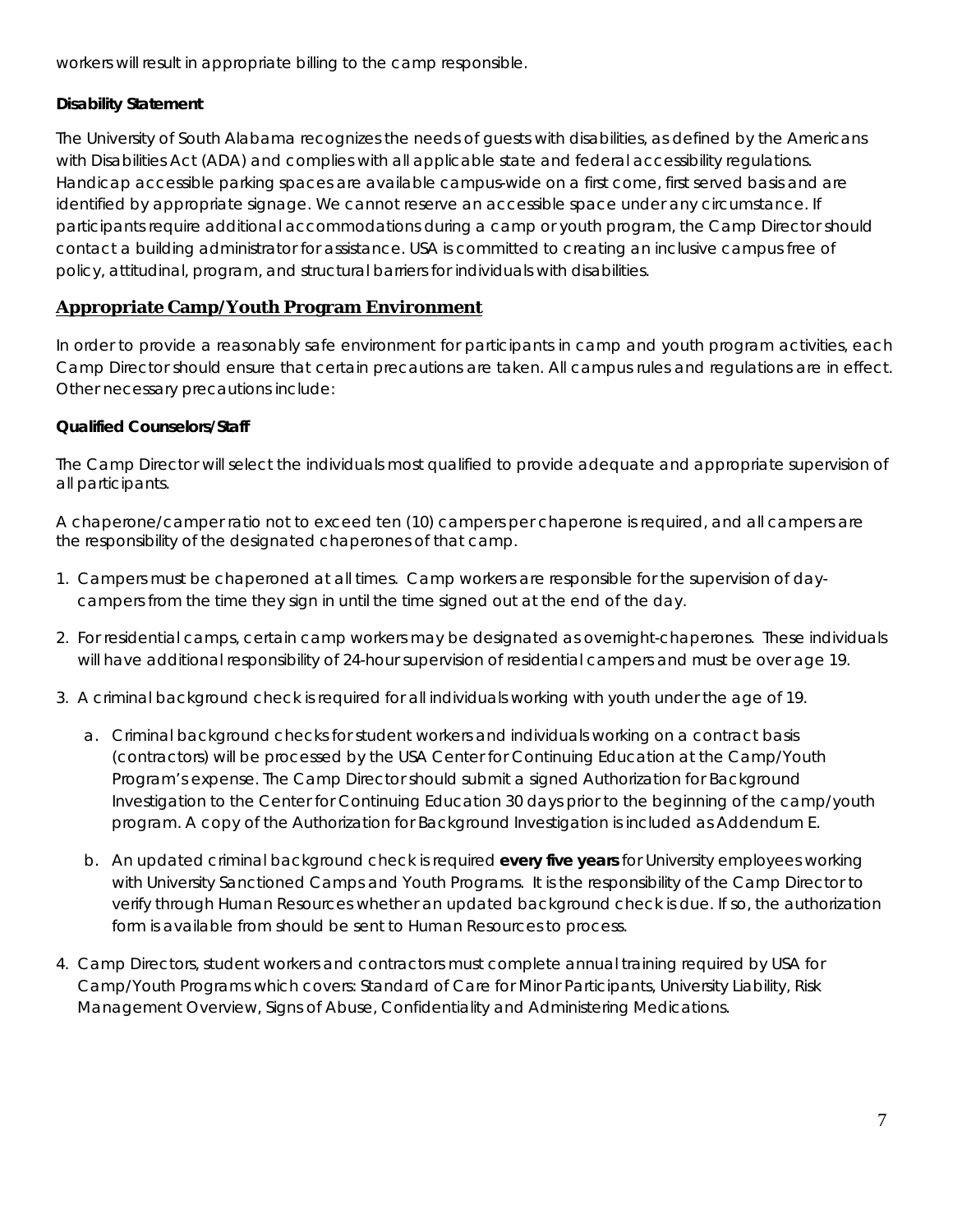### **Parental Awareness**

- 1. Parents should be aware of the type of activities in which their child may participate.
- 2. Known risks associated with each activity should be clearly explained to parents.
- 3. Safety instructions should be made available and should be easily understood.
- 4. Parents should be aware of any Camp/Youth Program which includes activities, such as shopping at the mall, for which there may not be direct supervision of participants for a short period of time.

### **Required Participant Information**

The following University forms, signed by the parent or legal guardian, must be on file before the registrant may participate in the program:

- 1. Medical Information Form
- 2. Release from Liability
- 3. Photograph Release
- 4. Code of Conduct

### **Participant Guidelines**

- 1. Current physicals may be required for camps or youth programs involving vigorous athletic activities.
- 2. Participants should be in appropriate physical condition for the activity in which they are participating.
- 3. Participants should be placed the correct skill level for the activity scheduled.
- 4. Questions designed to ensure a participant's level of ability are appropriate, but questions about disabilities are not.

### **Participant Safety**

- 1. A ratio of 1:10 counselor: participant ratio should be maintained at all times, particularly when in residence halls.
- 2. A counselor should never be alone with a participant.
- 3. Water-related activities require certified lifeguards (at the camp/program's expense).
- 4. Safety equipment must be inspected prior to and during camp.
- 5. The USA Camp Program Office will provide University Police, Risk Management, Marketing and Communication with an emergency locator list for each Camp and Youth Program. Daily agendas/locations should be on file with this office.
- 6. Acceptable procedures for accepting/releasing children are required. The participant should be signed in the morning and signed out at the end of the day. The parent or legal guardian designates who may or may not drop off or pick up the child.
- 7. USA's curfew for residential camps and youth programs is 10:30 pm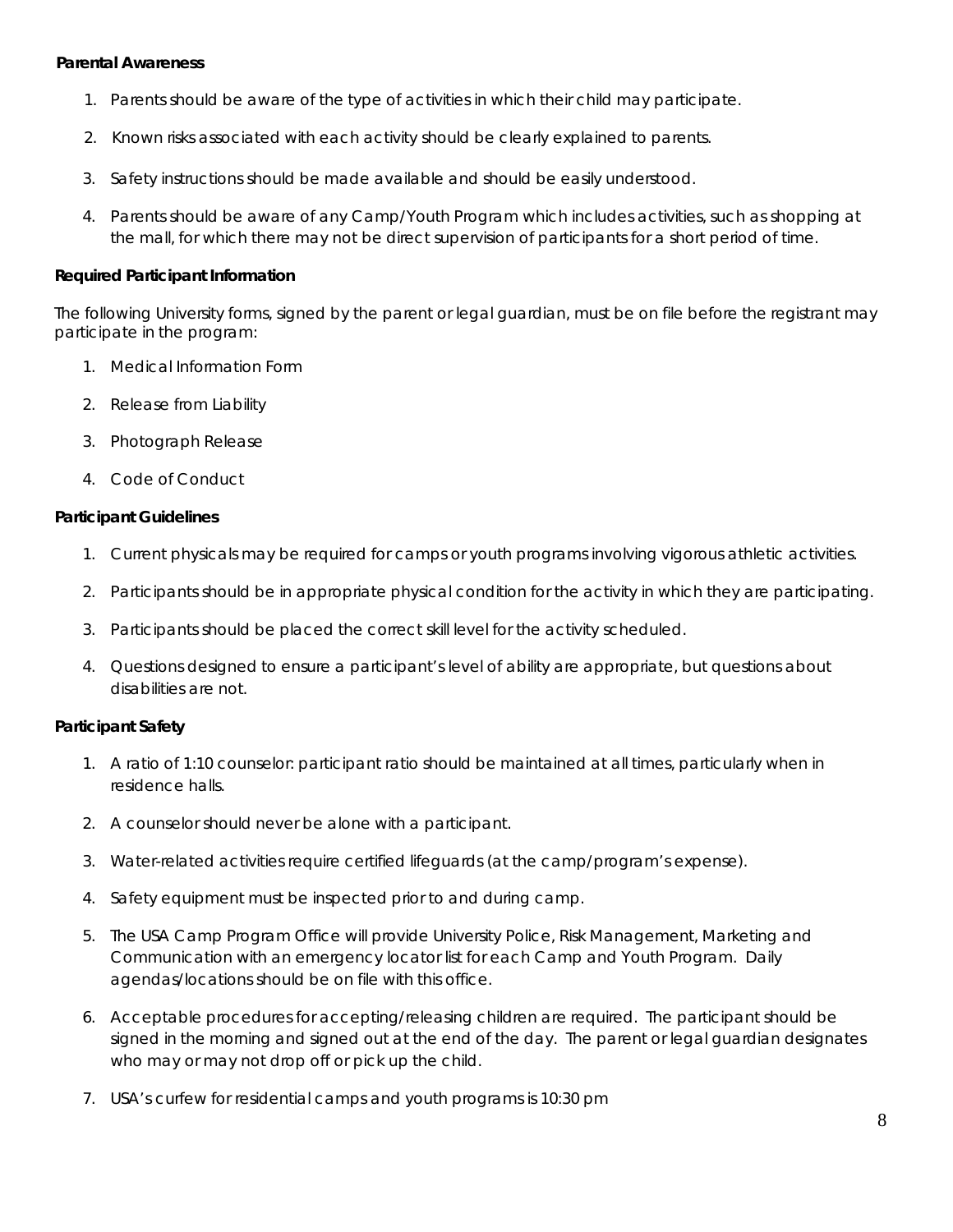### **Stolen Property**

USA and its employees are not responsible for lost or stolen articles, property damage, or personal injury of campers while participating in a USA Camps Program.

### **Illegal Substance Possession and/or Use**

Possession, consumption and/or being under the influence of alcohol or illegal substances on the USA campus are strictly prohibited. Violation may result in fine and/or imprisonment. The University of South Alabama reserves the right to remove from the premises any camper, chaperone, sponsor, instructor, coach or other camp employee or affiliate found to be in possession of, consuming or under the influence of alcohol or illegal substances.

### **Transportation**

At **no** times may USA Camp Workers, Independent Contractors, or USA Employees, except JAGTRAN qualified bus drivers, be permitted to transport campers.

The University of South Alabama's campus transportation system, JagTran, was created to provide easy, safe and efficient transportation for USA students, employees and visitors. To receive a cost estimate, complete the Transportation Request Form, <http://www.southalabama.edu/departments/jagtran/resources/transrequest.pdf> and email it to [transportation@southalabama.edu.](mailto:transportation@southalabama.edu)

DOT, DOD, and ICC approved carriers may also be used.

### **Emergency Situations**

The University of South Alabama has an Emergency Response and Recovery Plan, including hurricanes. In case of an emergency, camps are expected to adhere to all procedures, policies and directives.

### **Accounting and Registration Management**

University-Sanctioned Camps may be funded through grants and contracts or by registration fees. Each Camp should generate adequate revenue to cover the Camp's direct and indirect costs. Revenue, disbursements, and contractual agreements must be handled in accordance with the laws of the State of Alabama and existing University policies and procedures.

Overall financial management of the Camp is the responsibility of the Sponsoring Unit, including the responsibility to cover a net loss from all camps of the Sponsoring Unit based on the University's fiscal year. Sources for funding losses should be identified and documented in the approval process.

### **General Accounting**

- 1. All financial transactions will be handled through a specified University of South Alabama Fund. Registration fees collected will be deposited in accordance with procedures established by the University of South Alabama Department of Internal Audit. These procedures will document the collection of fees and segregate duties. Camp revenue will be collected and deposited by the Center for Continuing Education. Full procedures and associated fees are outlined in the following section.
- 2. At no times are student workers or independent contractors permitted to handle University monies, credit card transactions, finances or financial matters, including but not limited to registration fees.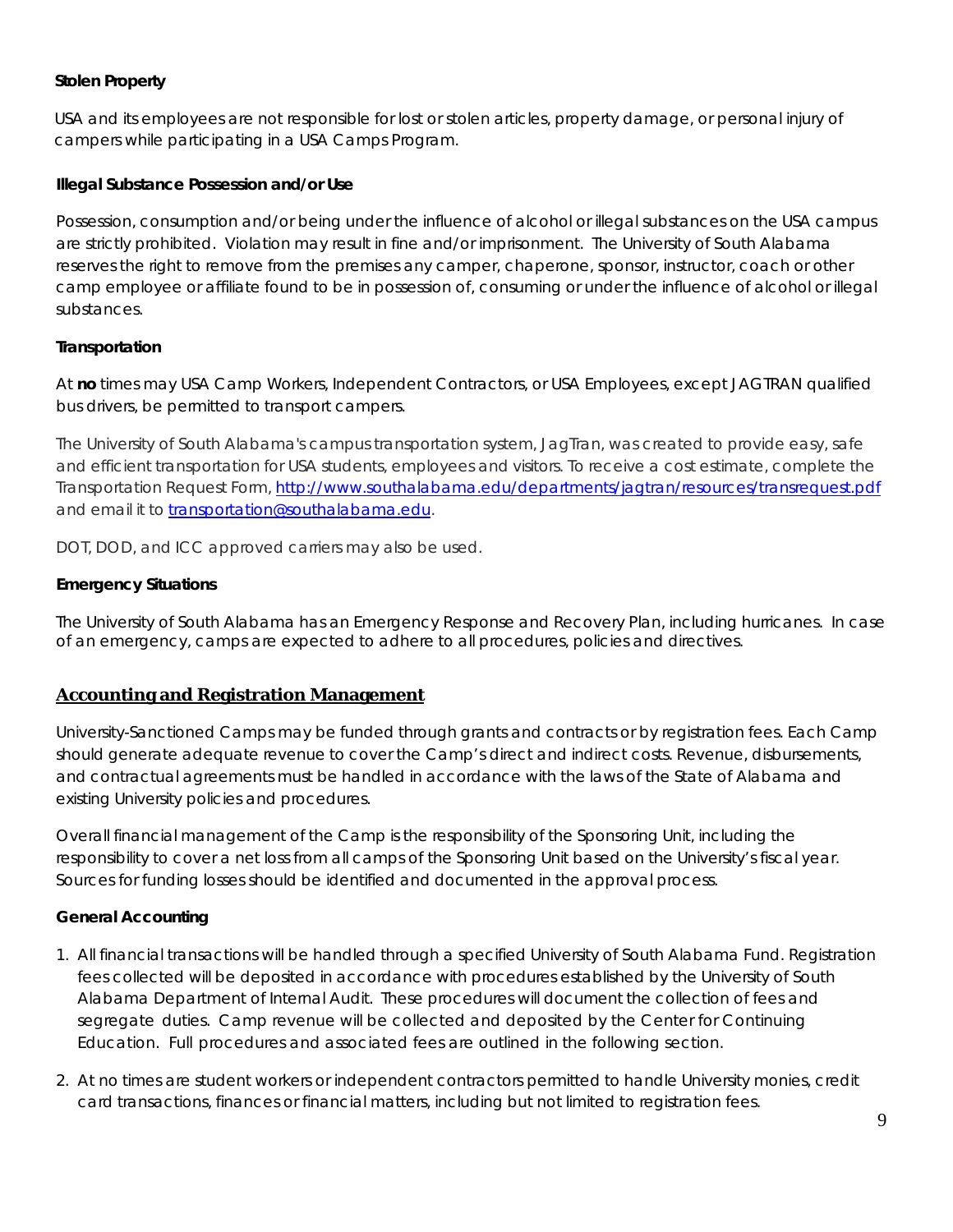- 3. The sale of merchandise will require the collection and reporting of sales tax. Monies collected must be collected as part of the registration and/or check-in process. Intermittent sale of merchandise is not permissible.
- 4. Donated merchandise may be provided as part of the camp package but may not be sold.
- 5. Concessions may not be sold.

### **Registrations, Fees and Participant Records**

Camp registrations and payments, for camps funded by registration fees, will be processed through CCE at the camp's expense. A table listing Registration Management Fees is included at the end of this section.

- 1. Each camp will be set-up as a cost center for the purposes of reporting financial data to the Sponsoring Unit. Any revenues or disbursements handled by CCE, on behalf of the camp, will be included in the financial data.
- 2. Registrations may be completed through the CCE's on-line portal or by mail, fax, or in person. On-line registration is available 24 hours per day, 7 days per week. CCE will be staffed, M – F, 8:00 AM – 5:00 PM to accept registrations by telephone or in-person.
- 3. Payments may be made by cash, check, or a variety of credit cards.
- 4. CCE will deposit all camp registration and special fees into the designated Fund as revenue. Any refunds will be processed through the same Fund.
- 5. Camp revenue will be retained until minimum enrollment has been met and the Camp Director verifies that the camp will actually occur. At that time, Camp revenue less Camp Set-Up, Registration Services fees and any other fees incurred by CCE on behalf of the camp, will be transferred as revenue to the Camp's Operating Fund. After registration is concluded and refunds are issued a final accounting will be prepared and forwarded to the Camp Director.
- 6. Should the camp cancel, refunds will be issued to all paid registrants. The Sponsoring Entity will be required to compensate CCE from other funds for Camp Set-Up, Registration Services fees and any other fees incurred by CCE on behalf of the camp,
- 7. Camp Director will be given on-line rights to view a camp roster, email participants, and or post grades.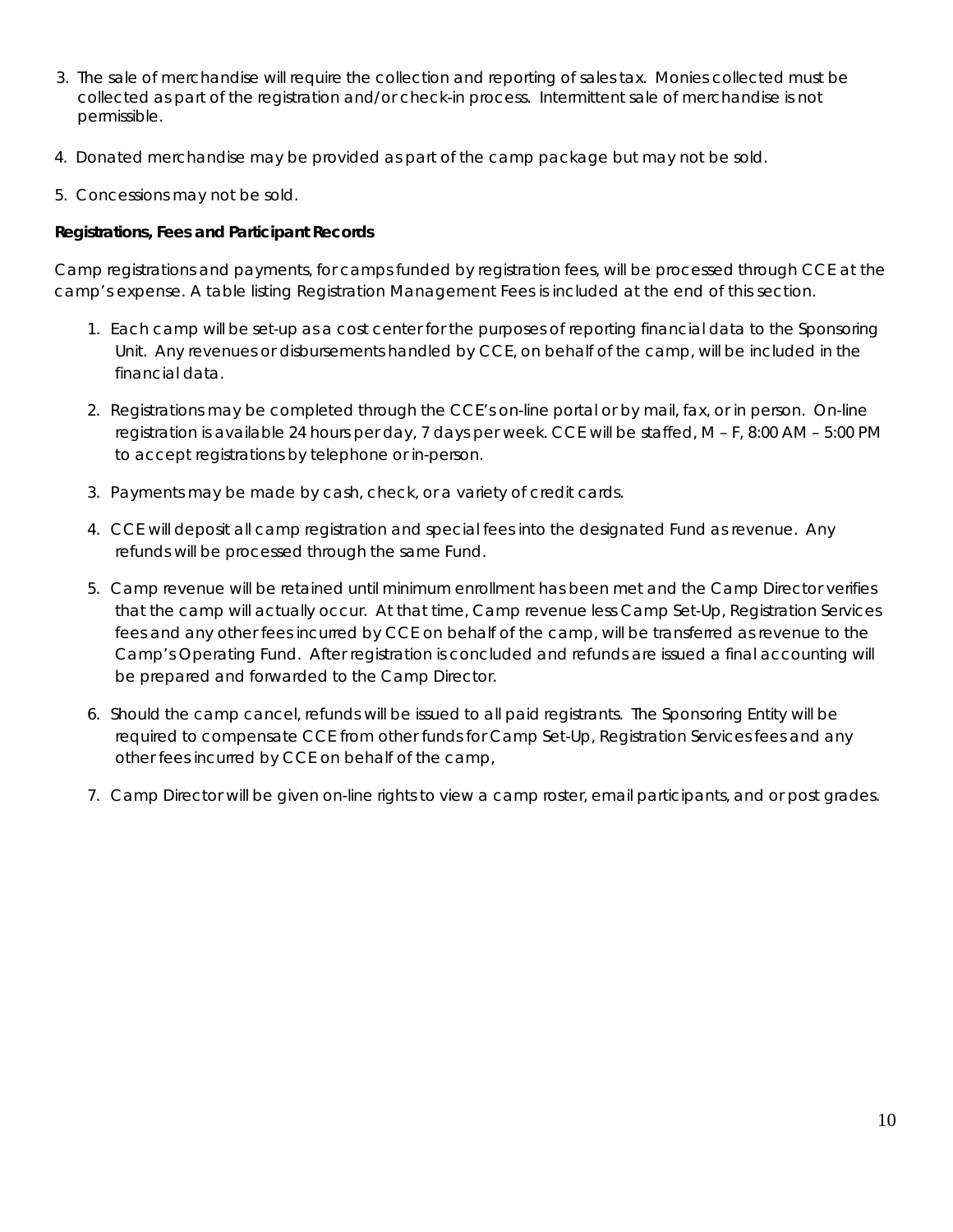| <b>Registration Management &amp; Related Fees</b>                                                                                                                                                                                                                                                                                                                                                                                                                                                                                                                                                                                                                                                                          | <b>USA Departments &amp; Grants</b>                             |                      |
|----------------------------------------------------------------------------------------------------------------------------------------------------------------------------------------------------------------------------------------------------------------------------------------------------------------------------------------------------------------------------------------------------------------------------------------------------------------------------------------------------------------------------------------------------------------------------------------------------------------------------------------------------------------------------------------------------------------------------|-----------------------------------------------------------------|----------------------|
| Camp Set-Up                                                                                                                                                                                                                                                                                                                                                                                                                                                                                                                                                                                                                                                                                                                | \$100.00/camp                                                   |                      |
| Establish course numbering/coding system based on data<br>$\bullet$<br>outcome needs of Camp Director<br>Set-up registration configuration<br>٠<br>Set-up reporting system<br>Train program staff to access courses for checking<br>$\bullet$<br>enrollment, running general reports, and emailing<br>registrants<br>Coordinate Annual Training for Camp Directors and staff                                                                                                                                                                                                                                                                                                                                               |                                                                 |                      |
| Registration & Business Office Services -                                                                                                                                                                                                                                                                                                                                                                                                                                                                                                                                                                                                                                                                                  | \$20.00/registration plus                                       |                      |
| Process telephone, mail-in, in person, and online<br>$\bullet$<br>registrations<br>Process registration fees and refunds through University<br>$\bullet$<br>approved business office with cash handling procedures<br>and integrated CPI compliant credit card processing.<br>Send registration confirmations and other information to<br>$\bullet$<br>students upon registration<br>Serve as student help Desk, M-F, 8:00am - 5:00 pm<br>٠<br>Cancel Registration upon student or program administrator<br>$\bullet$<br>request<br>Maintain permanent student record of<br>٠<br>enrollment/successful completion<br>Issue verification of course completion to student<br>Transfer of residual funds to sponsoring entity | applicable credit card<br>merchant fees calculated<br>at 2.25%* |                      |
| <b>Custom Reporting</b>                                                                                                                                                                                                                                                                                                                                                                                                                                                                                                                                                                                                                                                                                                    | \$60.00/hour                                                    |                      |
| Tailoring reports to meet specific program needs<br>Exporting registration data to Excel<br>Tracking signed forms required for USA sponsored youth<br>programs and camps                                                                                                                                                                                                                                                                                                                                                                                                                                                                                                                                                   |                                                                 |                      |
| <b>Background Checks for Student Workers and Contractors</b>                                                                                                                                                                                                                                                                                                                                                                                                                                                                                                                                                                                                                                                               | \$15 Processing Fee Plus<br><b>Actual Cost</b>                  |                      |
| <b>Secondary Accident Insurance</b>                                                                                                                                                                                                                                                                                                                                                                                                                                                                                                                                                                                                                                                                                        |                                                                 |                      |
| Day Camp<br>Residential Camp<br>(Sexual abuse liability coverage will be required for residential<br>camps. Acquiring the policy is not complete. The cost of the<br>sexual abuse policy will be in addition to the secondary accident<br>insurance.)                                                                                                                                                                                                                                                                                                                                                                                                                                                                      | \$4.10/camper/week<br>\$4.95/camper/week                        |                      |
| <b>Summer Camps Meal Plans -</b>                                                                                                                                                                                                                                                                                                                                                                                                                                                                                                                                                                                                                                                                                           | Not Yet Established                                             |                      |
| <b>Housing Rates -</b>                                                                                                                                                                                                                                                                                                                                                                                                                                                                                                                                                                                                                                                                                                     | Per Camper                                                      | Chaperone            |
| Episilon 1, Epsilon 2, New Hall, Delta 6<br>Double Occupancy (no linens)<br>Single Occupancy (no linens)<br>Suite Style (1 person/bedroom connected by bathroom<br>(no linens)                                                                                                                                                                                                                                                                                                                                                                                                                                                                                                                                             | \$21<br>\$27<br>\$27                                            | \$14<br>\$16<br>\$16 |
| Linens -- Set includes: 1 flat sheet, 1 fitted sheet, 2 towels, 1 wash cloth<br>Note: Pillow, pillow case, and blanket not provided.<br>Please contact housing for storage space and meeting space rates.<br><b>Gym Use</b>                                                                                                                                                                                                                                                                                                                                                                                                                                                                                                | \$10<br>\$2.00/camper/day                                       | \$10                 |
|                                                                                                                                                                                                                                                                                                                                                                                                                                                                                                                                                                                                                                                                                                                            |                                                                 |                      |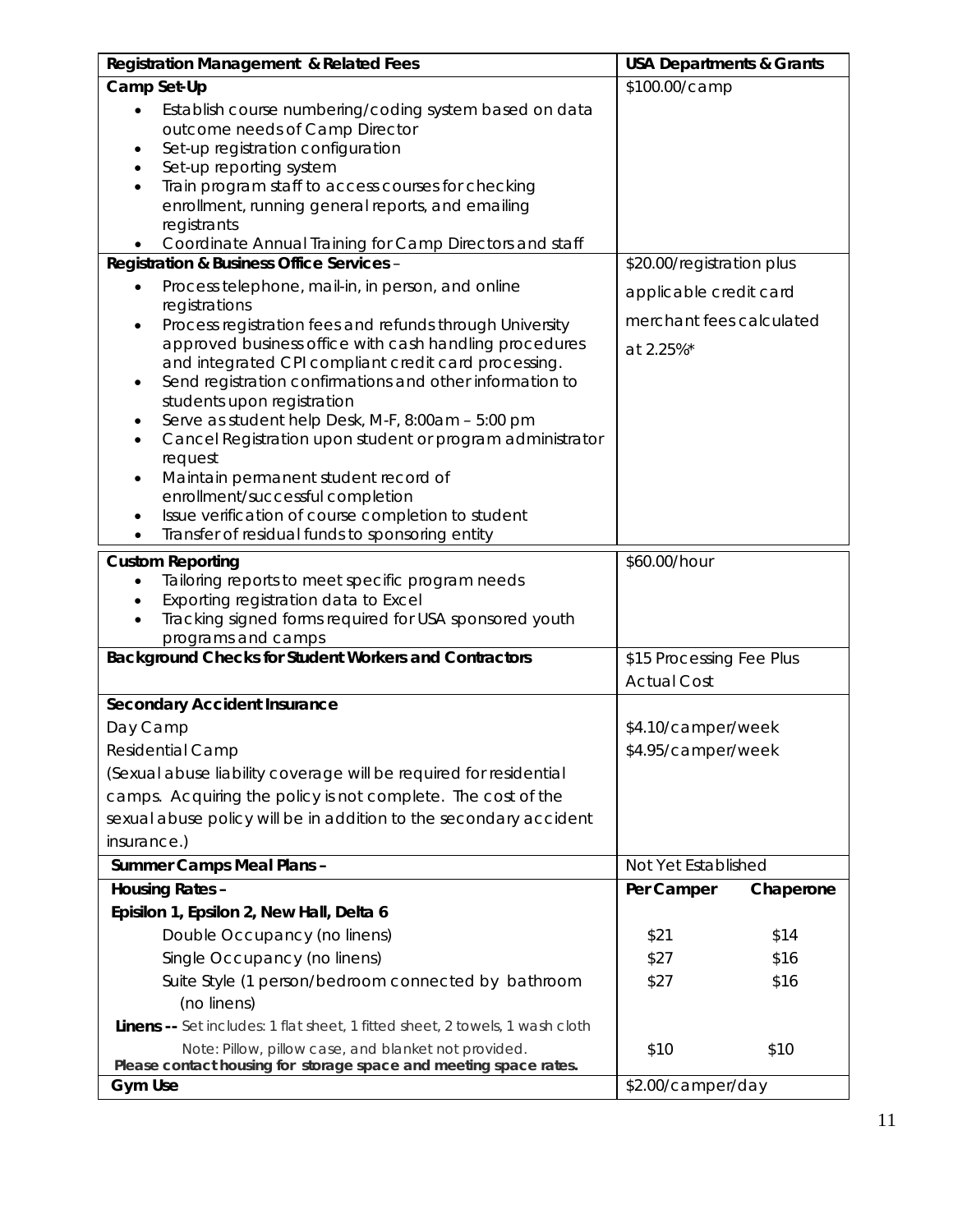*\*Credit card merchant fees are charged by credit card companies for each transaction processed and are based on the dollar amount of the transaction. These transaction fees are automatically allocated to the University Continuing Education fund to which the charge is posted. These charges will be passed on the camp as part of the financial closeout process.*

### **CCE's Registration Management System**

CCE has a registration management system with benefits for both camp and youth program Camp Directors and participants.

Benefits to Camp Directors:

- flexibility to customize course numbering/coding based on specific recordkeeping and reporting needs of the camp
- automatic registration confirmation by email or regular mail
- Ability to attach all required documents to registration confirmation (Liability Releases, Medical forms, etc.…)
- web-access by the Camp Director for reviewing camp rosters, emailing students, and posting final grades
- easy export of registration records, as allowed by FERPA, to Excel
- built in comprehensive noncredit transcripts, certificates of completion, noncredit instructor contracts, and a wide variety of customizable student, course and financial reports
- cost accounting system for tracking course revenues and/or expenditures on a course-by-course basis
- easy to link program web-pages to on-line registration page
- registration help desk, M-F, 8:00 am 5:00 pm
- data integrity of registration records with built in validation routines, daily back-up and storage on secure University server in Academic Computing
- tracking of required liability waivers, medical information, and accident insurance required for all USA camps and youth programs

Benefits to Participants and Parents

- on-line, mail-in, and walk-in registration
- on-line registration available 24 hours a day, 7 days a week
- payments by cash, check, Visa, MasterCard, American Express, Discover
- registration management system maintains a permanent record of all courses taken
- registration help desk, M-F, 8:00 am 5:00 pm

### **Student Records**

Camp and Youth Program participants are considered non-credit students of the University of South Alabama. Their records are protected by the Family Educational Rights and Privacy Act of 1974 (also known as FERPA or the Buckley Amendment). It provides students and former students with certain rights with respect to their education records. Care should be taken to protect the confidentiality of student records. Additional information is available from the Director of the Center for Continuing Education.

Student records for Camp and Youth Program participants will be permanently maintained in a secure, electronic format that allows for future verification of attendance, and performance, if student performance is graded.

University records of participants in University‐Sanctioned Camps, including health forms, must be handled in accordance with Family Education Rights and Privacy Act. [\(http://www.southalabama.edu/academicaffairs/ferpa.pdf\)](http://www.southalabama.edu/academicaffairs/ferpa.pdf))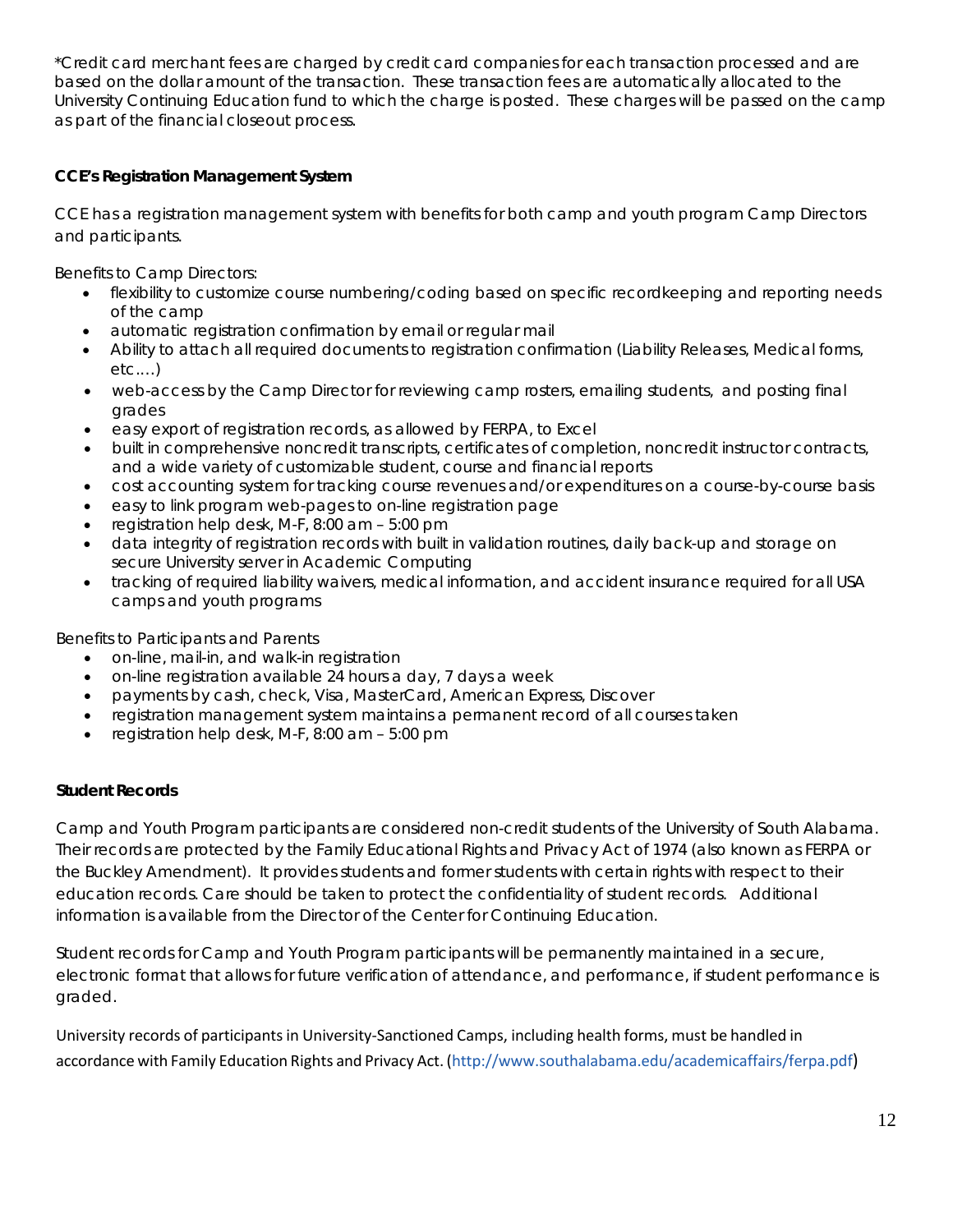# **Appendices**

Appendix A: University of South Alabama Camps, Conferences and Special Events **Policy** 

- Appendix B: Responsibilities of the Camp Director
- Appendix C: Responsibilities of USA Camp Program Office
- Appendix D: Request for University-Sanctioned Camp/Youth Program Status
- Appendix E: Background Investigation Consent
- Appendix F: Emergency Medical Information
- Appendix G: Release from Liability for University Sanctioned Camps
- Appendix H: USA Code of Conduct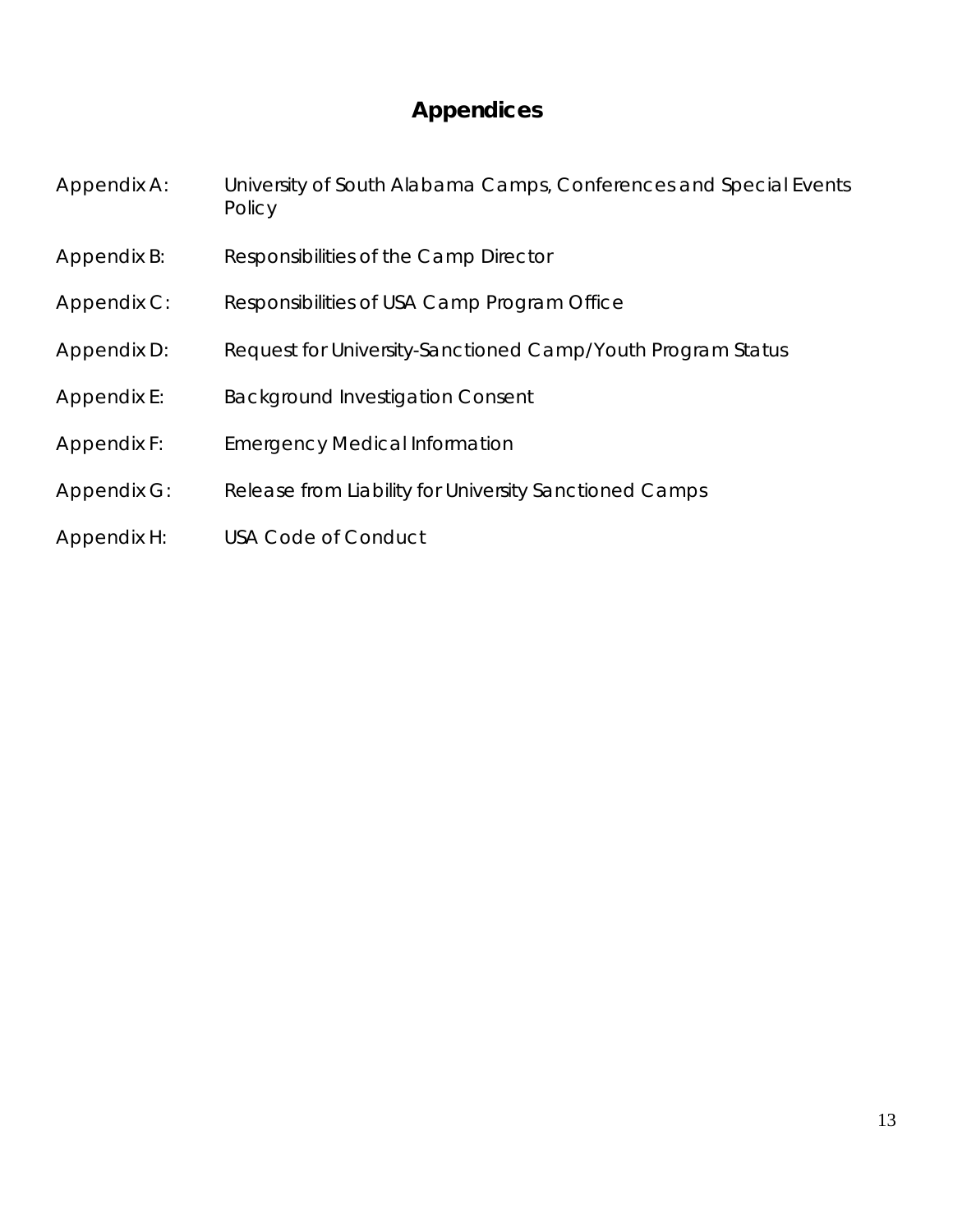Effective Date: July 2, 2012

The University of South Alabama (USA) recognizes the value and potential for faculty, staff, students, and external groups to use University resources to enhance learning, research, and public service. The University of South Alabama seeks to create a campus culture that generates intellectual excitement and lifelong learning. This includes supporting campus activities that further individual development. Such events are either sanctioned by the University of South Alabama or sponsored by external groups requesting use of University facilities and services.

For reasonsthat include safety of individuals, and assurance of professional, efficient performance of academic pursuits, operations, and services, those using campus resources must comply with USA's applicable policies, rules, and regulations.

This University of South Alabama Camps, Conferences and Special Events Policy establishes policy and offers guidelines where existing policies do notspecifically address issues particular to the use of campus resources. It also clarifiesthe applicability of law to University campus activities. The Camps, Conferences and Special Events Policy is intended to provide guidance and procedures to those involved with both University-sanctioned and externallysponsored events.

# **DEFINITIONS**

Camps, Conferences and Special Events (collectively "Events") are defined as follows:

- Camps are defined as any program or activity for individuals who are not regularly enrolled in the University and are under the age of 19. Programs bringing students not regularly enrolled and regardless of age, to campus for extended study will also be considered camps for administrative purposes.
- Conferences are generally defined as large gatherings of individuals or members of one or several organizations. Any University‐sanctioned conference which is designed to invite members of the community, regardless of age, to the USA campus or to a non-university facility shall fall under the purview of this policy statement.
- Special Events are public activities with a scheduled time, location and duration using University facilities and/or roadways.

Any Event covered by this policy statement will be classified as either University-sanctioned or externallysponsored:

- **University‐Sanctioned Events** are considered official programs of the University of South Alabama and are designed to enhance its mission and public service. The sponsoring unit must be actively involved in the planning and administering of the event. These Events are administered in accordance with all laws, policies and procedures governing the University. University-sanctioned events will be classified as Tier I or Tier II as follows:
	- o **Tier I** Events use a variety of University facilities and services not under the control of the sponsoringdepartment.
	- o **Tier II** Events use facilities and services under the control of the sponsoring department.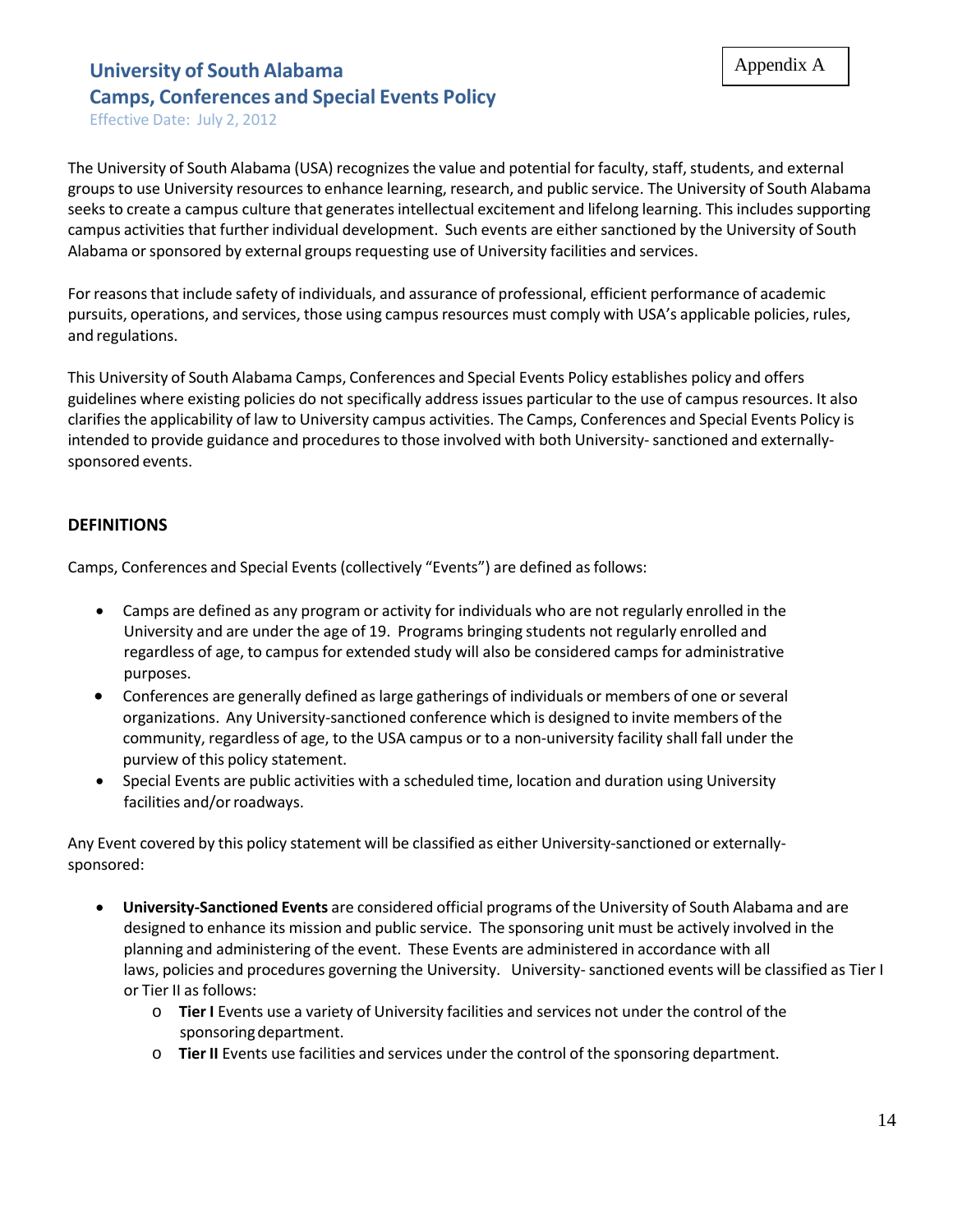Effective Date: July 2, 2012

• **Externally‐sponsored Events** are conducted by a third party using certain approved University facilities and services. While these Events must enhance the mission of the University, sponsors may neither state nor imply University sponsorship. University employees may not assist with the administration or implementation of these Events as a part of their regular University duties.

Exceptions to this policy include, but are not limited to:

- Externally‐sponsored programs at the Mitchell Center
- University‐sanctioned programs offered through Student Services designed for regularly enrolled students and/or orientation of incoming students
- University‐sanctioned programs offered through the University Student Recreation Center designed for regularly enrolled students and/or paid members of the University Student Recreation Center
- University-sanctioned programs for adults offered through the Development Office or Alumni Affairs
- Regular recitals or performances offered through the Department of Music or the Drama Department
- University sanctioned programs offered through the University Hospital System and the Mitchell Cancer Institute
- Short term Residence Hall Applications for adults
- Regularly scheduled games and tournamentssponsored by the Department of Athletics
- Professional development programs for University employees offered through Human Resources, Academic Computing, Academic Innovation Center, or other University units

### **SAFETYGUIDELINES**

In many cases, participants in University‐sanctioned events are under the age of 19. University guidelines must be strictly followed in such cases, e.g., camper‐to‐chaperone ratio, background screening of camp counselors/instructors/staff, transportation of campers, handling/administering camper medications, secondary accident insurance, water-related activities, and other safety guidelines. Event activities Standards of Care are set forth in the online *University of South Alabama Policy and Procedures Manual for University‐ Sanctioned Camps, Conferences and Special Events*[\(http://www.southalabama.edu/cce/affiliated.html\)](http://www.southalabama.edu/cce/affiliated.html)) and asreferenced in section III. A. of this policy.

It is incumbent upon the Event director to disclose any Event activities that carry inherent associated risks. Based on an audit of these activities, the University Office of Safety and Compliance, University Police, and/or the Office of Risk Management may: 1) require additional safety precautions, 2) require additional insurance coverage, and/or 3) disallow the activity.

Every effort will be made to provide residential housing in dormitories with interior corridors for programs with participants under the age of 19. If these dormitories are not available, overnight dormitory security may be required.

The standard of care and supervision for participants in these Events, regardless of age, is not necessarily the same as that of a regularly‐enrolled student.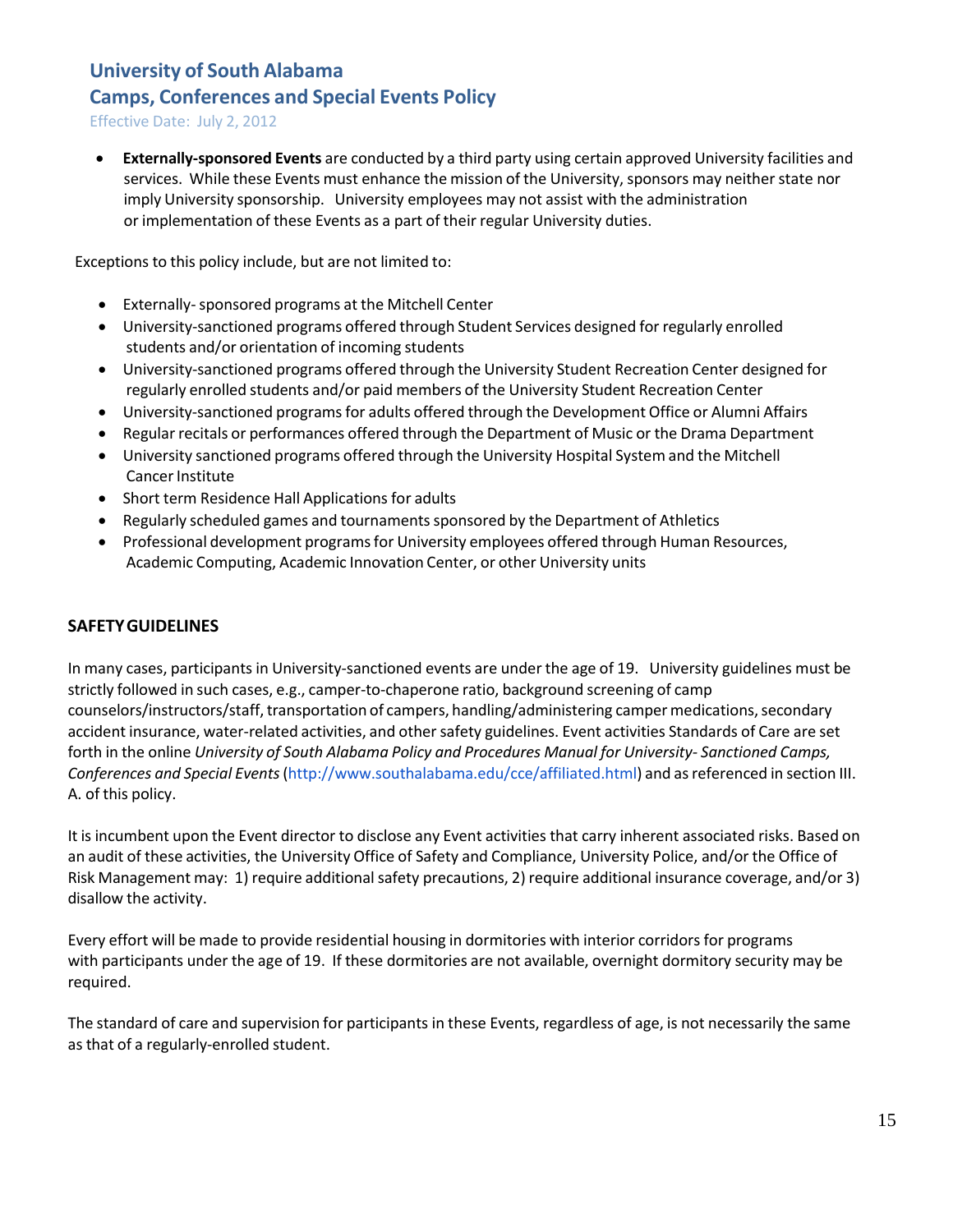Effective Date: July 2, 2012

For University-sanctioned Events, the University reserves the right to require chaperones, secondary accident insurance, medical information, and release from liability regardless of a participant's age. For externally‐ sponsored events, chaperones and a certificate of liability insurance, including sexual abuse liability coverage, naming the University as an additionally insured party will be required.

### **ADMINISTRATIVEPRACTICES**

### **1. Administrative Practicesfor University‐Sanctioned Events**

The Center for Continuing Education and Conference Services (the "Center"), in collaboration with the Office of Academic Affairs, Office of Risk Management, University Attorney, Division of Financial Affairs, Division of Student Affairs, and Public Relations will maintain an online *University of South Alabama Policy and Procedures Manual for University‐Sanctioned Camps, Conferences and Special Events*. This document includes necessary procedures, instructions, and forms for administering Events, and can be found online at [http://www.southalabama.edu/cce/affiliated.html.](http://www.southalabama.edu/cce/affiliated.html)

The Center will use Events Management scheduling software for the purposes of managing space. The Center will post approved University-sanctioned and Externally-Sponsored Events to the USA online Calendar of Events to assist faculty, staff, and students in scheduling on-campus camps, instructional/activity based programs, conferences, and special events. The Center will keep University Police and the Office of Safety and Compliance informed on Events using University facilities and services.

#### **a. Approval**

University faculty, staff, and students must request approval for Events to be classified as Universitysanctioned or as externally-sponsored. All such programs, whether University-sanctioned or externally‐sponsored, must promote the mission of the University of South Alabama. The approval process includes review of the proposed Event's objectives, curriculum, activities, funding source, financial management plans, and identification of potential conflict of interest and/or commitment. The Department Chair and Dean/Director of the "Sponsoring Unit" and the Director of the Center must approve requests. Upon approval, the Center will outline program management options, requirements and associated costs.

Camps offered by University coaches will be reviewed annually to determine whether they will be classified as University‐sanctioned or externally sponsored events. These camps must adhere to this policy. While they may be administered through the Department of Athletics, these camps must be included in the Events Calendar maintained by the Center for Continuing Education.

### **b. Scheduling of Facilities and Services**

Upon approval, the Center will work closely with the Sponsoring Unit to arrange for appropriate food service, secondary accident insurance, classroom space, housing, transportation, and recreational/sports/intramural facilities. University Transportation Services may be used for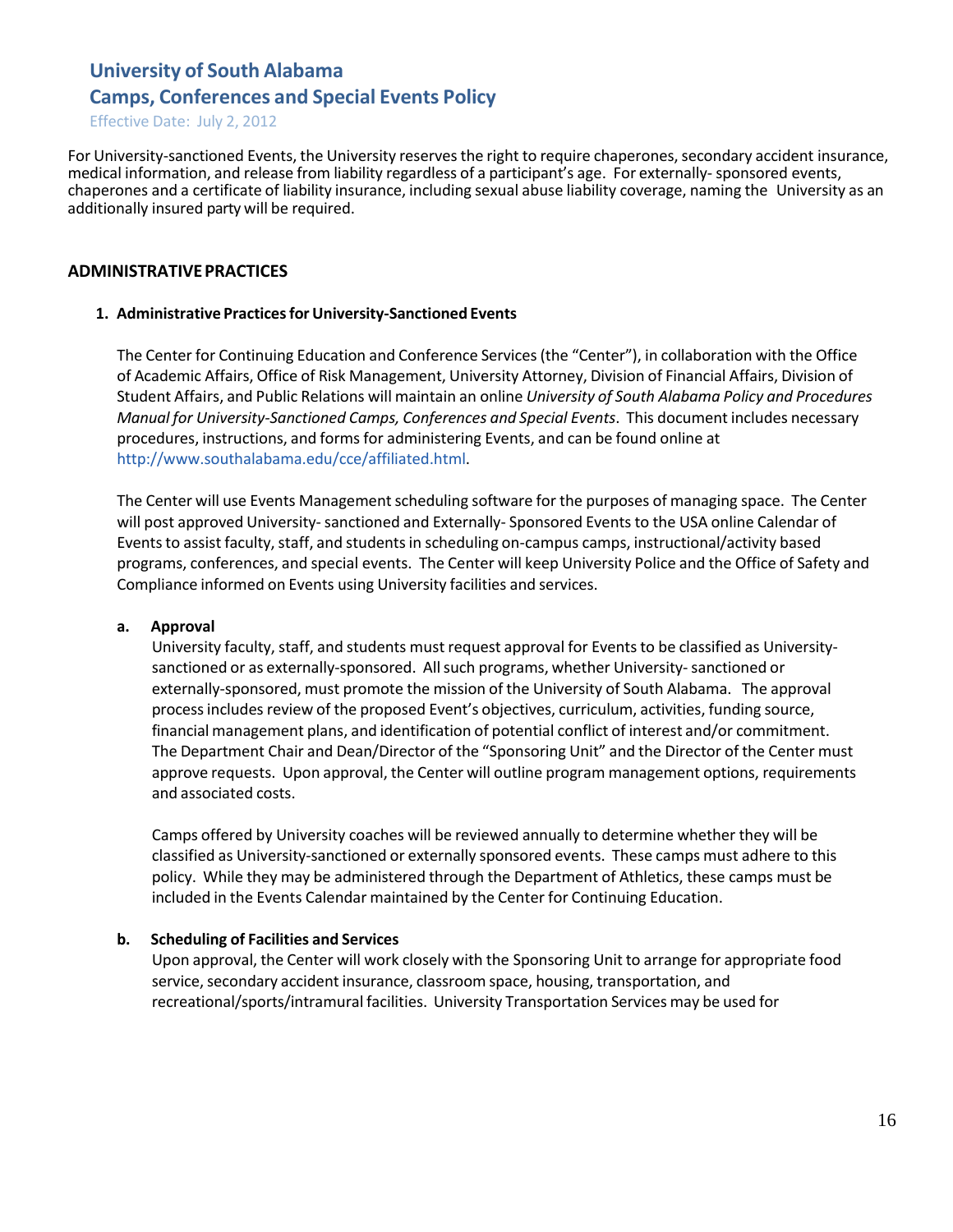Effective Date: July 2, 2012

approved event transportation. Only in the event of an emergency should an event sponsor transport a participant in his/her personal vehicle.

The Center will prepare a contract, outlining all Event arrangements and estimated costs, forsignature by the Sponsoring Unit. The Sponsoring Unit will return the contract to the Center. The Center will forward the contract to the University Contract Officer for signature.

### **c.** Participant Records

University records of participantsin University‐sanctioned Events, including health forms, must be handled in accordance with Family Education Rights and Privacy Act. [\(http://www.southalabama.edu/academicaffairs/ferpa.pdf\)](http://www.southalabama.edu/academicaffairs/ferpa.pdf))

### **d. FinancialManagement**

University‐sanctioned Events may be funded through grants and contracts or by registration fees. Each Event should generate adequate revenue to cover the Event's direct and indirect costs. Revenue, disbursements, and contractual agreements must be handled in accordance with the laws of the State of Alabama and existing University policies and procedures. Overall financial management of the Event is the responsibility of the Sponsoring Unit, including the responsibility to cover a net loss from all events of the Sponsoring Unit based on the University's fiscal year. Sources for funding losses should be identified and documented in the approval process.

For non‐grant‐funded Events, the Center will establish each Event as a cost center for the purposes of reporting financial data to the Sponsoring Unit. Any revenues or disbursements handled by the Center, on behalf of the camp, will be included in the financial data. Grant‐funded events will be accounted for in the grants established fund.

The Center will contract for and transfer funds for all Event-related disbursements for University facilities, services, and secondary accident insurance. Upon request, disbursements for other Eventrelated expenses may be handled by the Center. Otherwise, these will be the responsibility of the Sponsoring Unit.

Compensation to a University employee must be handled through USA payroll and is subject to all associated taxes and fringe benefits. For budgeting purposes, the fringe benefitsshould be calculated at the rate established by the Office of Grants and Contracts Accounting. [\(http://www.southalabama.edu/financialaffairs/grantsandcontracts/rates.html\)](http://www.southalabama.edu/financialaffairs/grantsandcontracts/rates.html))

- **Grant‐Funded Events.** Financial administration of grantor contract‐funded Events will follow existing practices and procedures for all grants and contracts and may be handled by the department sponsoring the Event with oversight by the Office of Sponsored Programs and Office of Grants and Contracts Accounting.
- **Registration Fee‐Funded Events.** Financial administration of Eventsfunded by participant registration fees will be managed through unique FOAPALs established to isolate Event‐related revenues and expenses. Registrations and related fees are to be received by the Center. Fees

collected should be deposited in accordance with procedures established by the University of South Alabama Department of Internal Audit. These procedures will document the collection of fees and segregate duties. Camp sponsors will have real-time web access to camp enrollment data.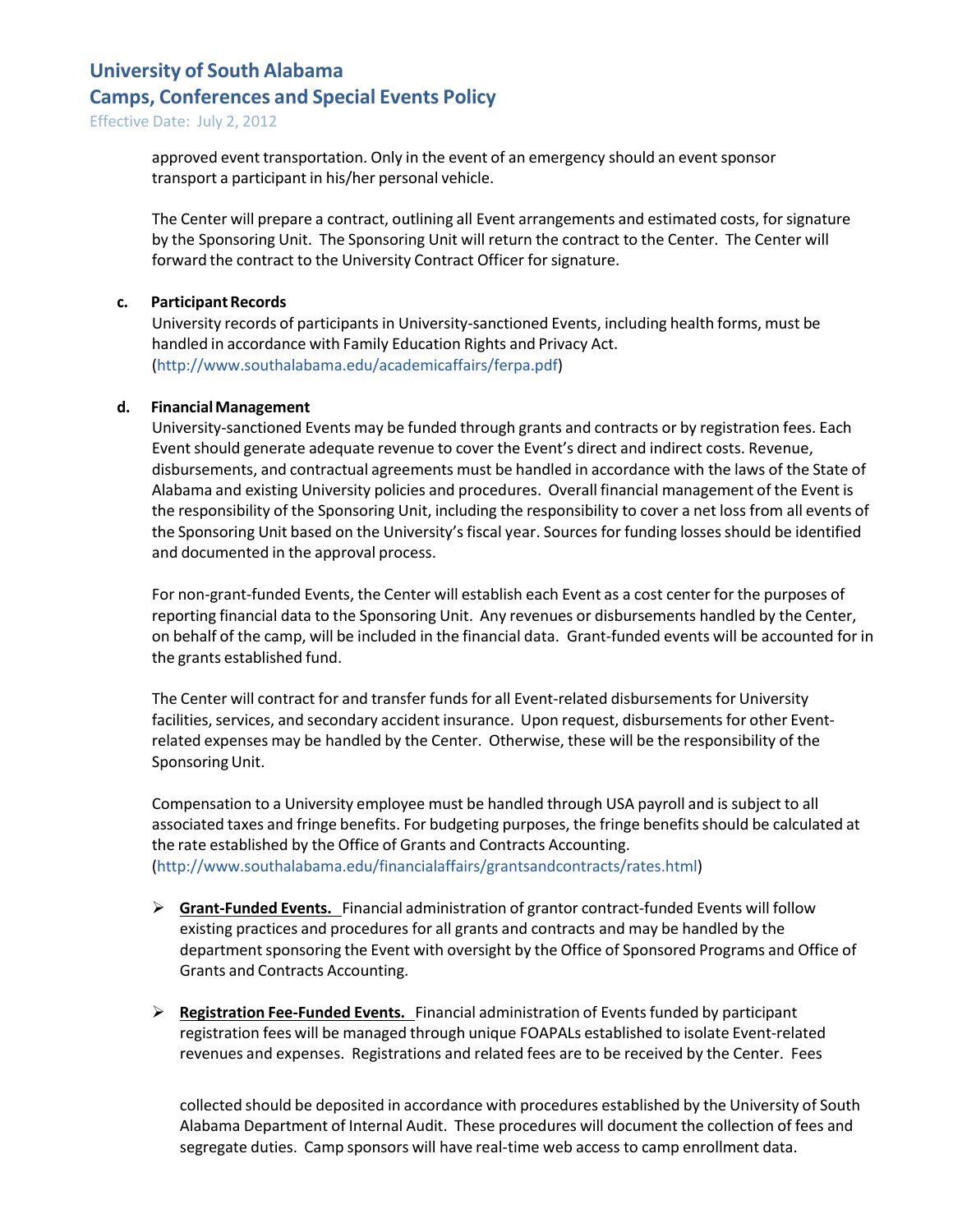### **2. Administrative Practicesfor Externally Sponsored Events**

The Center, in collaboration with the Office of Academic Affairs, Office of Risk Management, University Attorney, Division of Financial Affairs, Division of Student Affairs, Department of Athletics and Public Relations will maintain an online *University of South Alabama Policy and Procedures Manual for Externally‐Sponsored Events*. This document will include necessary procedures, instructions, and forms.

All aspects of these programs, including food service, classroom space, housing, recreational/sports/intramural facilities, and required liability insurance will be facilitated by the Center. The Center will prepare a contract, outlining all event arrangements and estimated costs, for the external client'ssignature.

University Transportation Services are not available for externally sponsored events.

### **3. Administrative Practicesfor Political Campaign Activities**

While the University of South Alabama cannot endorse a candidate for political office, it will provide facilities on an impartial basis for political campaign-related activities of university-recognized student organizations. Such groups will pay the usual and customary feesfor use of institutional facilities and make no representation of university endorsement of any candidate.

The university or a university‐recognized organization may offer political forums. In such cases every legally qualified candidate for a certain political office shall be invited and given equal access and opportunity to speak. No representation of endorsement by the university may be made in these forums. The following disclaimer must be included in all distributed or advertising materials: "The University of South Alabama does not endorse any political candidates. This event is being sponsored by (name of university‐recognized organization) and the views expressed are those of the candidate(s)." Finally, political candidates may have equal access to and use of the university's unrestricted speech areas as designated by the Office of the Vice President for Student Affairs and within the rules for such areas as promulgated by the university. The above-referenced activities may include speeches, question and answer sessions, and other similar communications, but may not be conducted as rallies, fund-raisers, or other partisan political events. No leaflets are permitted to be distributed. The Office of Governmental Relations will be notified by the sponsor of all political campaign activity on campus.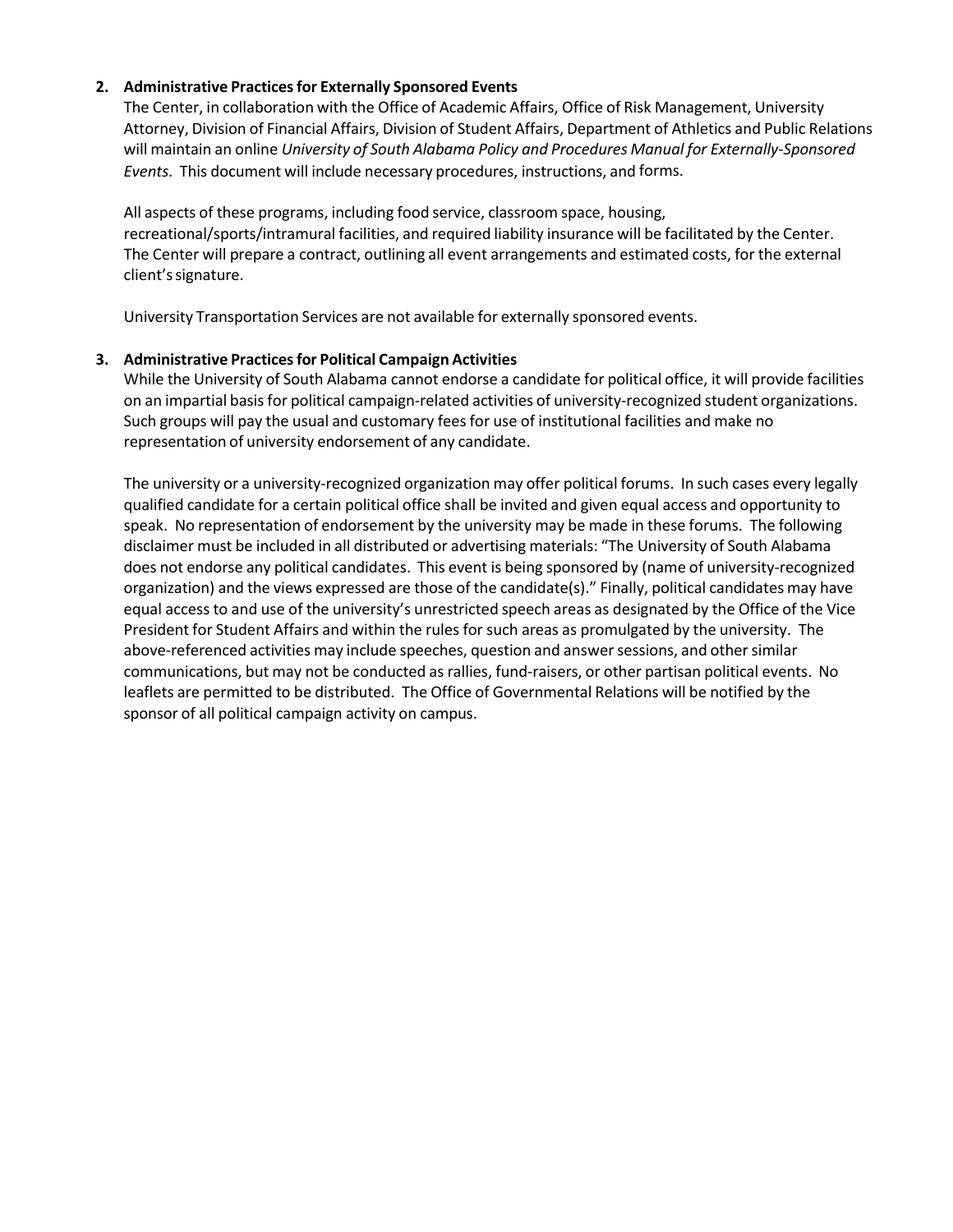### UNIVERSITY OF SOUTH ALABAMA CENTER FOR CONTINUING EDUCATION **AND CONFERENCE SERVICES**

### **Responsibilities of the Camp Director**

Each University Sanctioned Camp or Youth Program must have a Director who is a University faculty member or permanent staff employee. The Camp Director is the individual who is directly responsible for all aspects of the camp/youth program and the health and well-being of its participants. Scope of responsibility includes: academic content and activities, supervision of campers, fiscal management, coordination of program through USA Camps Program housed in the Center for Continuing Education.

The Camp Director will:

- 1. Coordinate requests for University facilities and services through the USA Camp Program Office.
- 2. Become familiar with and agree to abide by University policies and procedures for Camps and Youth Programs.
- 3. Communicate to the USA Camp Program Office any special data, fees and other registration options necessary for the complete registration of program participants.
	- a. Learn how to access program registration information via the on-line registration portal
	- b. Establish a schedule and definition of additional student record or financial reporting as necessary
- 4. Establish/identify a reserve account to be used for program revenues and expenditures.
- 5. Provide counselors and staff.
- 6. Inspect the facilities to be used immediately prior to and after each session.
- 7. Familiarize staff, counselors and participants wit University policies, especially those pertaining to fire and emergency evacuation procedures, appropriate conducts, possession of controlled substances and fire arms, and authorized entry into rooms.
- 8. Maintain conduct and administer disciplinary actions of participants.
- 9. Collect and have readily available Medical Information, Emergency Contact Information and Photographic Release for each participant.
- 10. Inform the USA Camp Office of emergency contact information for each participant no later than the morning of the first day of camp.
- 11. Complete Incident/Accident Reports as necessary. Immediately fax/email to Office of Risk Management and the USA Camp Program office.
- 12. Assure participants are signed in and signed out each day by the parent/legal guardian or designated adult.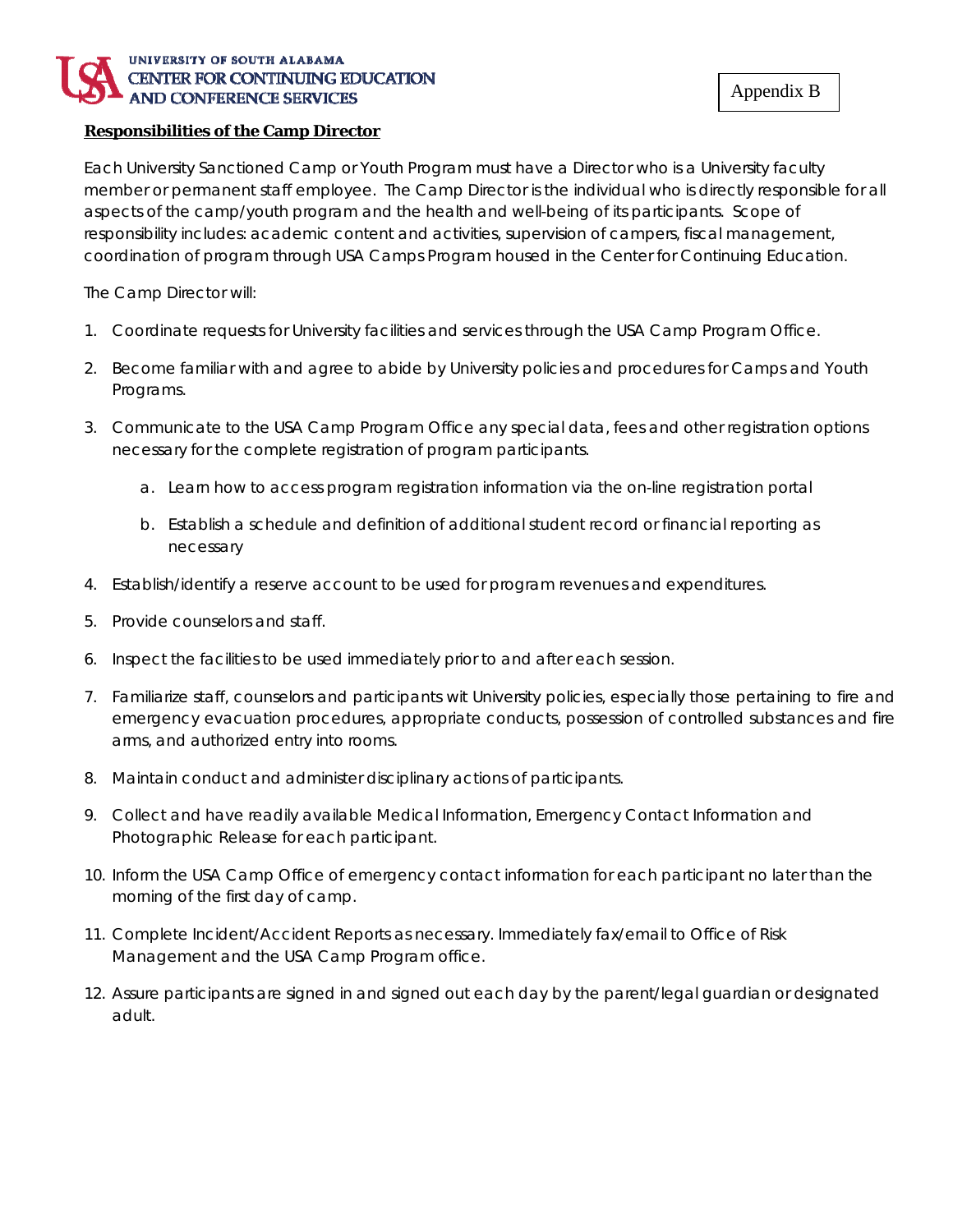### UNIVERSITY OF SOUTH ALABAMA CENTER FOR CONTINUING EDUCATION **AND CONFERENCE SERVICES**

### **Responsibilities of the USA Camp Program Office**

The USA Camp Program Office is part of the Center for Continuing Education. The purpose of the office is to provide guidance and administrative services to University Sanctioned Camps/Youth Programs. Scope of responsibility includes, serving as a liaison between the Camp Director and the various University departments providing facilities or services to the program, registration management and fee processing, intra-University emergency communication, risk management training.

The USA Camps Office will:

- 1. Coordinate requests for University facilities and services with the Camp Director and with campus departments.
- 2. Acquaint Camp Directors with University Policies and Procedures for Camps and Youth Programs.
- 3. Customize the Center's registration management software, as much as possible, to capture necessary data, fees and other registration options as defined by the Camp Director.
- 4. Train Camp Director to access program registration information via the on-line registration portal
- 5. Establish a schedule and definition of additional student record or financial reporting as necessary
- 6. Send each participant/parent a registration confirmation with all necessary forms attached/included
- 7. Collect and process all registration and special fees according to University procedures and applicable State and Federal Laws
- 8. Allocate or disburse registration and special fees to the program's designated operating fund.
- 9. Assist with check-in upon request.
- 10. Be accessible in emergency situations.
- 11. Coordinate annual training for Camp Directors, faculty and/or counselors to cover: Standard of Care for Minor Participants, University Liability, Risk Management Overview, Signs of Abuse, HIPPA and Administering Medications.
- 12. Provide University Police, Risk Management, Marketing and Communication with an emergency locator list for each Camp and Youth Program.
- 13. Be accessible in emergency situations.
- 14. Perform University required background investigations for program faculty, staff and students.
- 15. Acquire University required secondary Accident/Abuse Insurance.
- 16. Put into force, if appropriate, a contract or letter of agreement outlining facilities and services needed by the program.
- 17. Review annually and provide Camp Director with updated University forms such as: release-fromliability, photograph release, medical information, code-of-conduct, and any other documents which may require parental or student authorization as a condition of program admission/participation.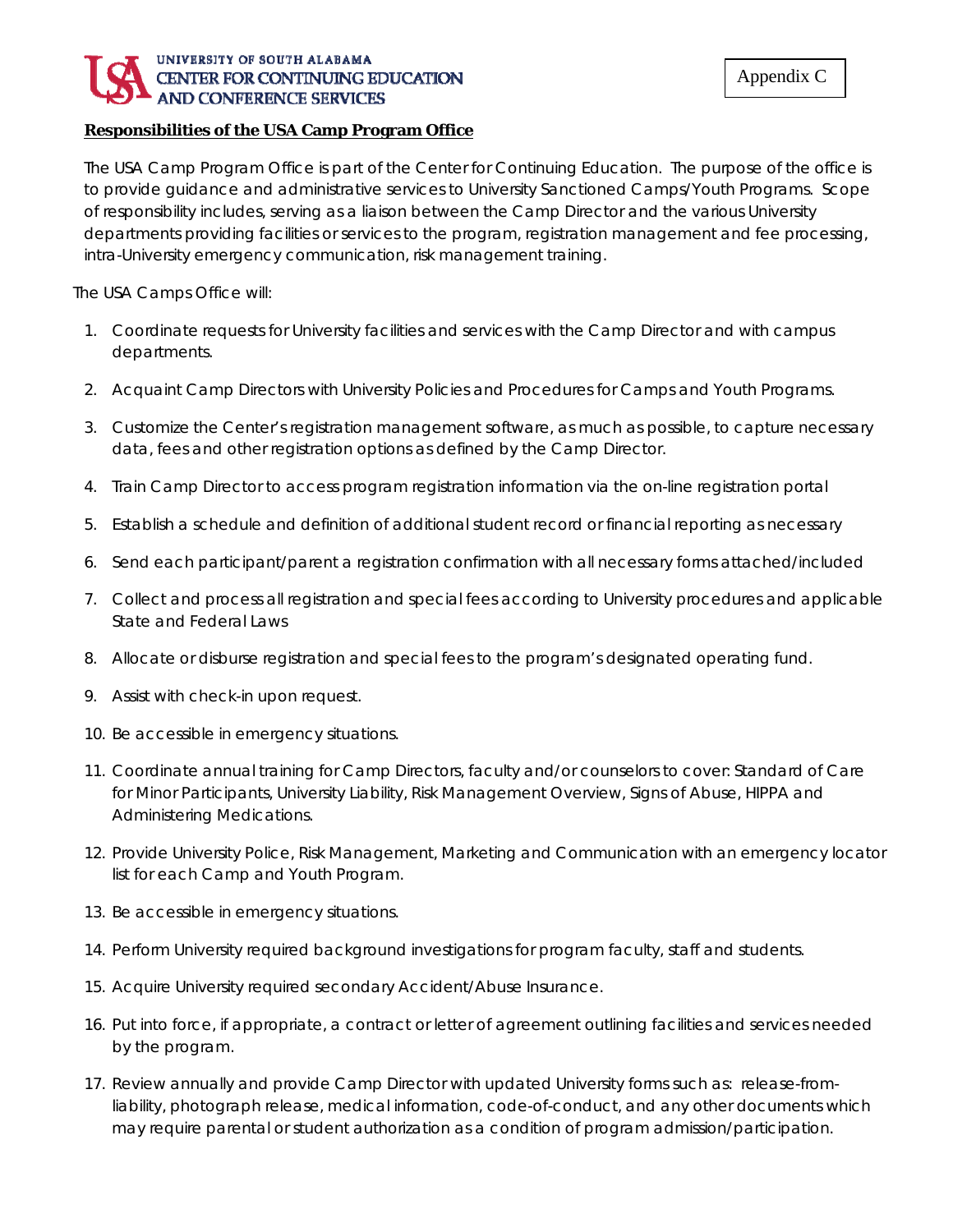- *18.* Review annually and revise as necessary, the *University of South Alabama Policies and Procedures for University Sanctioned Academic Camps and Youth Programs.*
- 19. Collaborate with the Camp Director of University Special Events to assure Camp and Youth Program policies and procedures comply with those in place for other University Special Events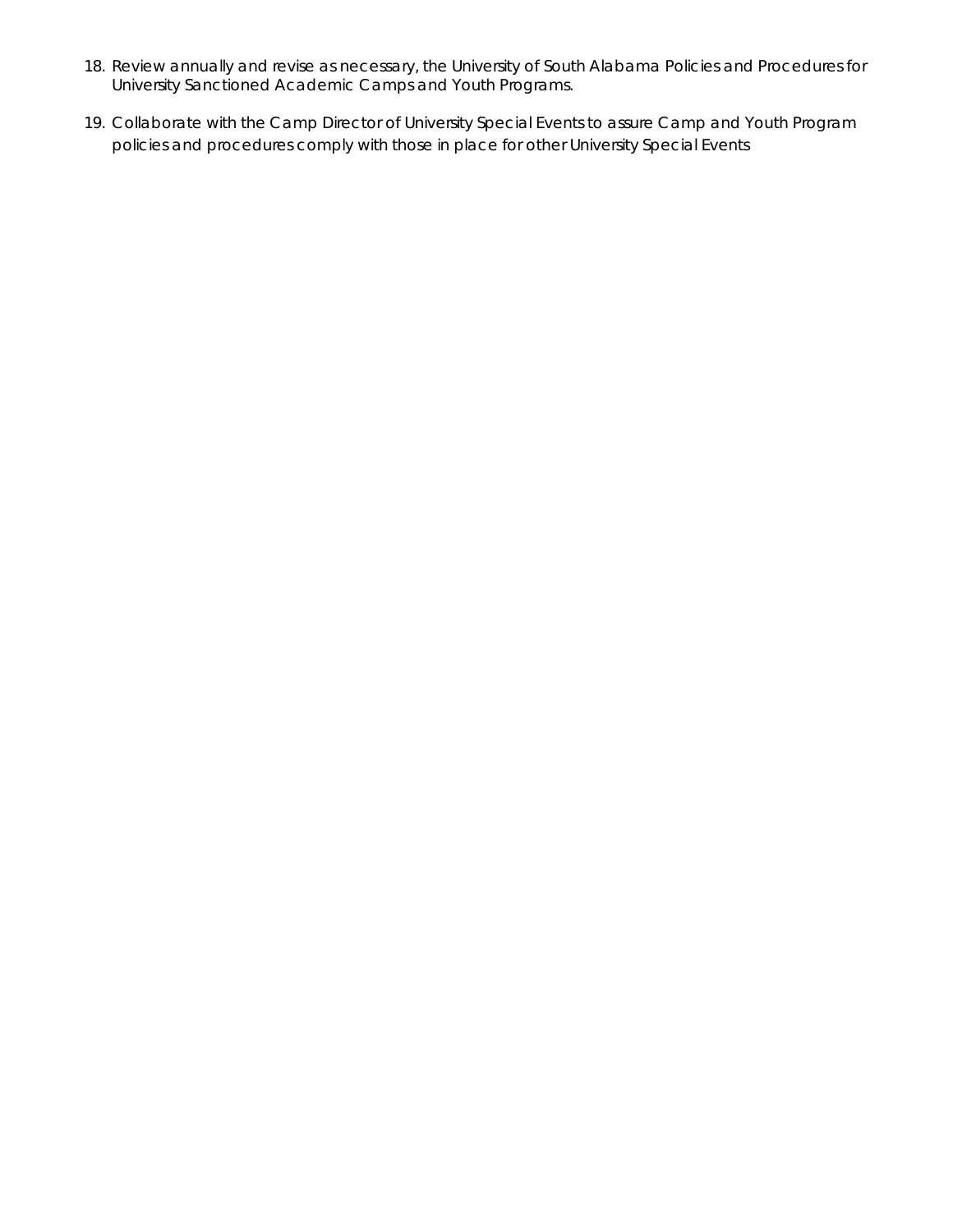

Appendix D

### **University of South Alabama**

### **Request for University-Sanctioned Camp/Youth Program Status**

This Request for University-Sanctioned Camp/Youth Program Status is not a legal contract or agreement. All requests to be classified as a University-Sanctioned Camp/Youth program are subject to approval by USA Camps Office. Depending on the nature of the program and its activities, additional review by the Offices of Risk Management and Insurance, Safety and Environmental Compliance, and/or the USA Attorney may be required.

For additional information or questions, please contact Marcy Matherne at 460-7200 or [mmatherne@southalabama.edu](mailto:mmatherne@southalabama.edu) .

Please submit to the USA Camps Program, Center for Continuing Education and Conference Services, 230 Alpha Hall East or by email to [mmatherne@southalabama.edu.](mailto:mmatherne@southalabama.edu) Please keep a photocopy for your files.

|                                     | Sponsoring Department <b>Constant Construction Constant Constant Constant Constant Constant Constant Constant Constant Constant Constant Constant Constant Constant Constant Constant Constant Constant Constant Constant Cons</b> |  |
|-------------------------------------|------------------------------------------------------------------------------------------------------------------------------------------------------------------------------------------------------------------------------------|--|
|                                     |                                                                                                                                                                                                                                    |  |
|                                     | Email <u>__________________________________</u>                                                                                                                                                                                    |  |
| Phone:(<br>$\overline{\phantom{a}}$ | Cell:                                                                                                                                                                                                                              |  |

#### **Purpose**

What is the purpose of the Camp/Youth Program?

How does it support the University Mission?

Is the program directed by the University of South Alabama or by a Non-University third-party? Please explain.

#### **Facilities, Food Service and Transportation**

Have campus facilities been requested through Office of Special Events' Events Management System? Yes \_No

If yes, please list approved locations.

Will use of any specialized facility, not included in the Events Management System, be needed for the camp?

Will any off-campus facilities be used?\_\_\_\_Yes \_\_\_\_No Please explain

If this is a residential program, have requests space in for Residence Halls been requested?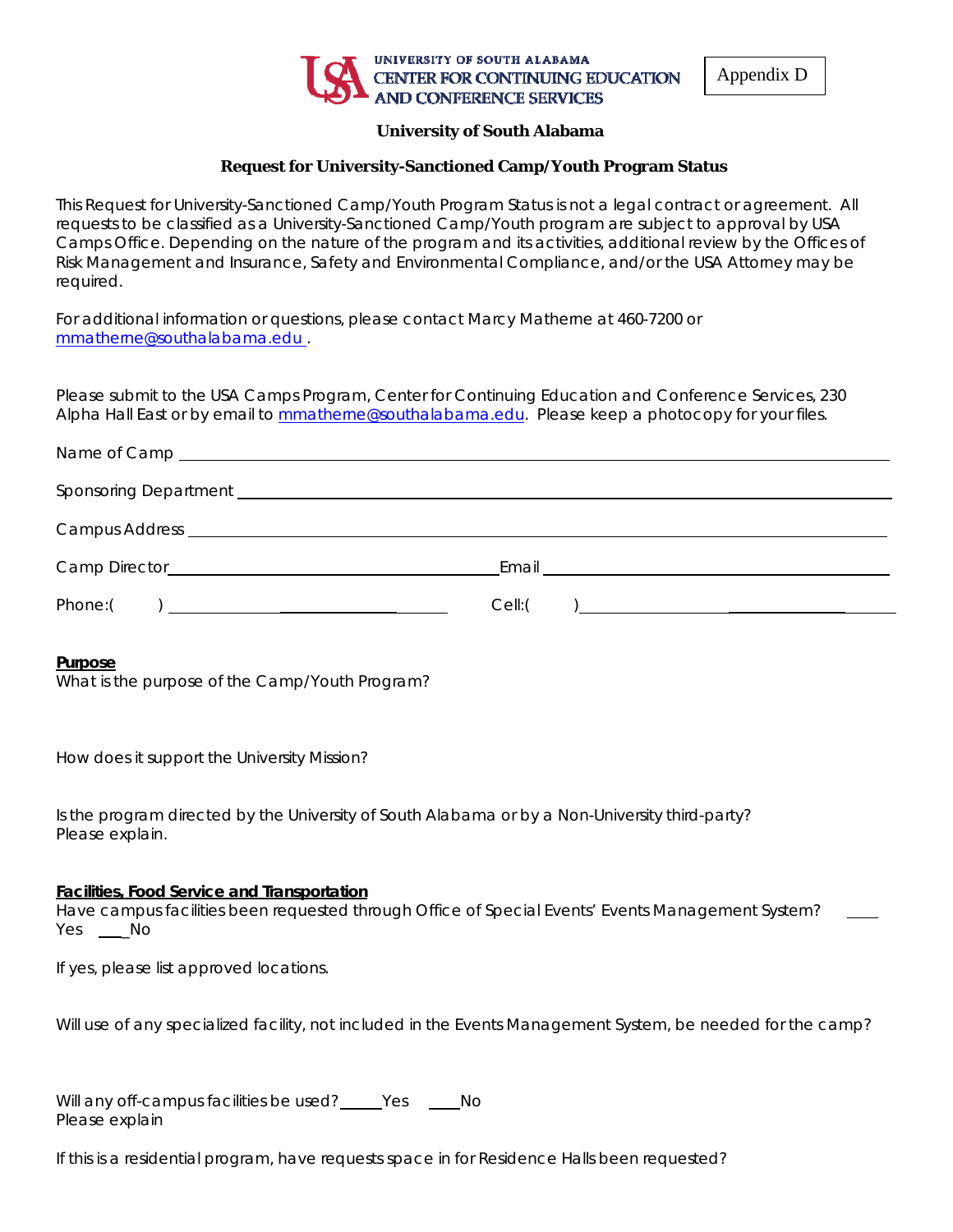If yes, please list approved locations.

Have dining and catering requirements been placed with Campus Dining?

| Will participants be transported?<br>If yes, Please explain.                                                                                                                                                                                            |                                           |                |
|---------------------------------------------------------------------------------------------------------------------------------------------------------------------------------------------------------------------------------------------------------|-------------------------------------------|----------------|
| <b>Fiscal Management</b><br>How is the camp/youth program funded? <b>Examp and Registration Fees Cant Examp and Program funded Registration Fees Examp And Program funded Registration Fees Examp And Program funded</b> 2<br>If other, please explain. |                                           |                |
| Has the USA Camp Program Office/Center for Continuing Education been contacted to establish registration<br>forms and related materials?                                                                                                                |                                           |                |
| Has a University Fund been designated for handling program revenues and expenses?<br>If yes, what is the FOAPAL?                                                                                                                                        |                                           |                |
| Should Camp expenses exceed fees collected, how will the deficit be handled?                                                                                                                                                                            |                                           |                |
| Will registrations and/or payments be accepted at check-in of first day of program?                                                                                                                                                                     |                                           |                |
|                                                                                                                                                                                                                                                         |                                           |                |
|                                                                                                                                                                                                                                                         |                                           | Both__________ |
| Estimated Number of Resident Campers: Males_____ Females_____ Total_______                                                                                                                                                                              |                                           |                |
| Estimated Number of Commuter Campers: Males_____ Females______ Total_______                                                                                                                                                                             |                                           |                |
| Estimated Numbers of sponsors/chaperones: Males ______ Females______ Total______<br>Note: University policy requires minimum ratio of 1 chaperone to 10 campers. Background checks are required<br>for most chaperones and staff.                       |                                           |                |
| Indicate group age of campers (check all that apply)<br>$6-11$ 12-14 15-18 19-21 22+                                                                                                                                                                    |                                           |                |
| Location of Check-in/out:                                                                                                                                                                                                                               |                                           |                |
|                                                                                                                                                                                                                                                         |                                           |                |
|                                                                                                                                                                                                                                                         |                                           |                |
| Signature<br>Camp Director                                                                                                                                                                                                                              |                                           |                |
| Approvals                                                                                                                                                                                                                                               |                                           |                |
| Sponsoring Unit Dean or Department Chair                                                                                                                                                                                                                | Director, Center for Continuing Education |                |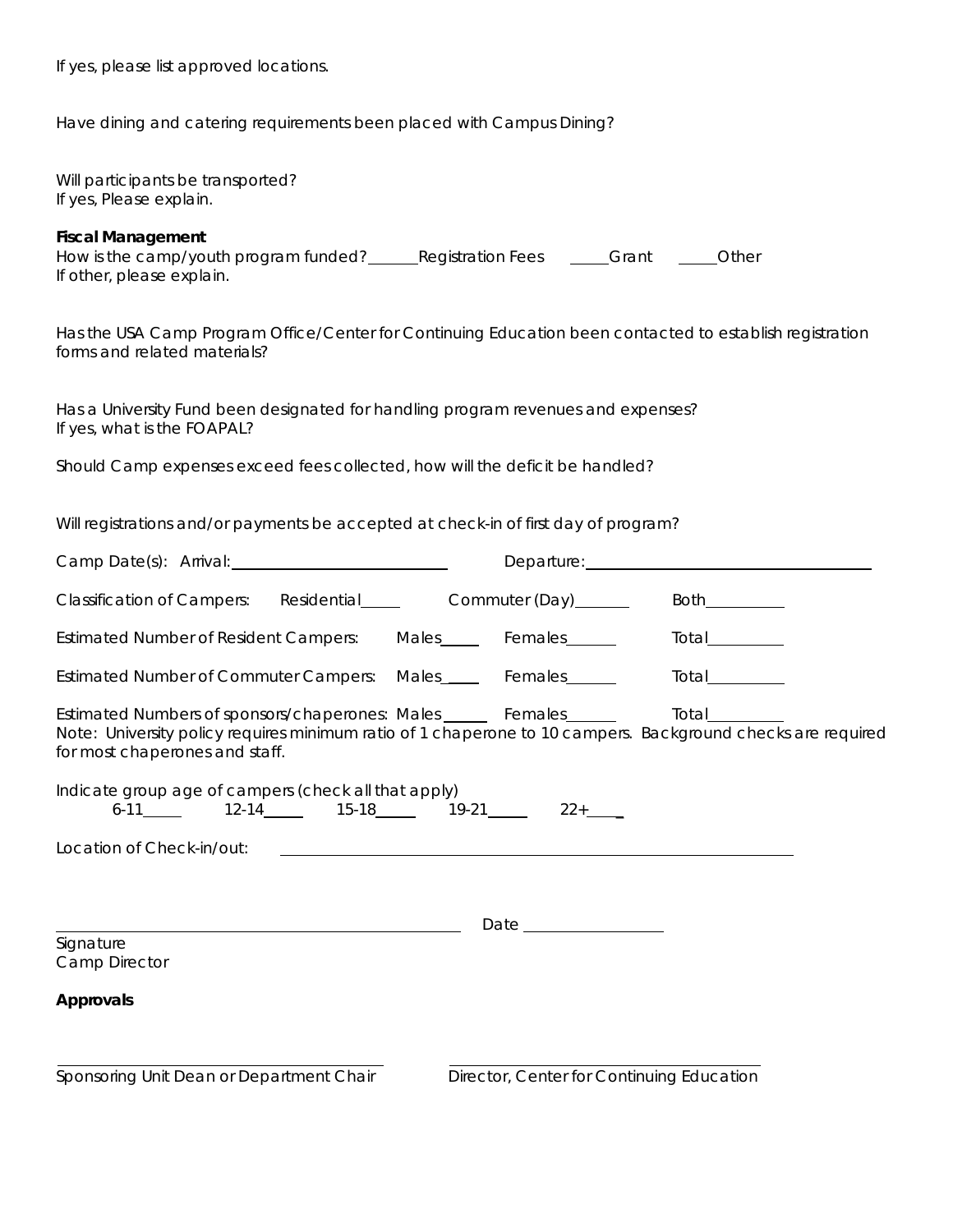### Appendix E



| For Office Use Only: |               |  |  |
|----------------------|---------------|--|--|
|                      |               |  |  |
|                      | Contact Name: |  |  |
| Contact Email:       |               |  |  |

# **Background Investigation Consent**

I,

#### IN ACCORDANCE WITH THE WRITTEN INSTRUCTIONS OF THE CONSUMER

| First                                                                                                                                                                                                                                                                                                                                                                                                                                                                                                                                                                                                                                                                                                                                                                                                                            | Middle (no initials)                                                                                                                                                                                                                                                                                                                                                                                                                                                                                                                                                                                                                                                                                                                   | Last   |                 |  |  |  |  |
|----------------------------------------------------------------------------------------------------------------------------------------------------------------------------------------------------------------------------------------------------------------------------------------------------------------------------------------------------------------------------------------------------------------------------------------------------------------------------------------------------------------------------------------------------------------------------------------------------------------------------------------------------------------------------------------------------------------------------------------------------------------------------------------------------------------------------------|----------------------------------------------------------------------------------------------------------------------------------------------------------------------------------------------------------------------------------------------------------------------------------------------------------------------------------------------------------------------------------------------------------------------------------------------------------------------------------------------------------------------------------------------------------------------------------------------------------------------------------------------------------------------------------------------------------------------------------------|--------|-----------------|--|--|--|--|
| Social Security Number<br>for Continuing Education & Conference Services, in cooperation with the University of South Alabama Office of Risk Management and<br>Insurance, as part of its safety and security programs, may obtain a consumer report and/or an investigative consumer report (i.e. SSN verifications or<br>credit history, criminal history record from any local, state, federal or foreign government agency and sex offender records) on me for the purpose of<br>qualifying me as a chaperone or on-site coordinator for various University Programs, sponsored or otherwise, and that my qualification will depend<br>on the satisfactory outcome of this investigation. I understand that I have the right to request additional disclosure of the nature, scope, and results of<br>the investigation from: |                                                                                                                                                                                                                                                                                                                                                                                                                                                                                                                                                                                                                                                                                                                                        |        |                 |  |  |  |  |
|                                                                                                                                                                                                                                                                                                                                                                                                                                                                                                                                                                                                                                                                                                                                                                                                                                  | National Application Processing & Screening, Inc., Post Office Box, 590, Bessemer, Alabama 35021                                                                                                                                                                                                                                                                                                                                                                                                                                                                                                                                                                                                                                       |        | 1-866-425-9671  |  |  |  |  |
|                                                                                                                                                                                                                                                                                                                                                                                                                                                                                                                                                                                                                                                                                                                                                                                                                                  | I further understand that if any potentially adverse action is taken, based in whole or in part on the information contained in this report, the University<br>will provide a copy of this report to me, along with a copy of my consumer rights. I understand this signed consent hereby authorizes the<br>University's Office of Risk Management and Insurance, and/or its designated agents, to conduct at anytime during my participation/eligibility, all<br>necessary, random and/or periodic background investigations as a requirement of my continued qualifications. I hereby assert a telephonic facsimile<br>(FAX), electronic transmittal or a photographic copy of this authorization shall be as valid as the original. |        |                 |  |  |  |  |
| List all other names used in the past:                                                                                                                                                                                                                                                                                                                                                                                                                                                                                                                                                                                                                                                                                                                                                                                           |                                                                                                                                                                                                                                                                                                                                                                                                                                                                                                                                                                                                                                                                                                                                        |        |                 |  |  |  |  |
|                                                                                                                                                                                                                                                                                                                                                                                                                                                                                                                                                                                                                                                                                                                                                                                                                                  | Maiden Name: Nickname: Nickname: Nickname: Nickname: Nickname: Nickname: Nickname: Nickname: Nickname: Nickname: Nickname: Nickname: Nickname: Nickname: Nickname: Nickname: Nickname: Nickname: Nickname: Nickname: Nickname:                                                                                                                                                                                                                                                                                                                                                                                                                                                                                                         |        |                 |  |  |  |  |
|                                                                                                                                                                                                                                                                                                                                                                                                                                                                                                                                                                                                                                                                                                                                                                                                                                  | Any other names used: Date of Birth: Date of Birth:                                                                                                                                                                                                                                                                                                                                                                                                                                                                                                                                                                                                                                                                                    |        |                 |  |  |  |  |
|                                                                                                                                                                                                                                                                                                                                                                                                                                                                                                                                                                                                                                                                                                                                                                                                                                  |                                                                                                                                                                                                                                                                                                                                                                                                                                                                                                                                                                                                                                                                                                                                        |        |                 |  |  |  |  |
| <b>Current Address</b>                                                                                                                                                                                                                                                                                                                                                                                                                                                                                                                                                                                                                                                                                                                                                                                                           | City/State/Zip                                                                                                                                                                                                                                                                                                                                                                                                                                                                                                                                                                                                                                                                                                                         | County | How Long There? |  |  |  |  |
| Telephone                                                                                                                                                                                                                                                                                                                                                                                                                                                                                                                                                                                                                                                                                                                                                                                                                        | Email                                                                                                                                                                                                                                                                                                                                                                                                                                                                                                                                                                                                                                                                                                                                  |        |                 |  |  |  |  |
|                                                                                                                                                                                                                                                                                                                                                                                                                                                                                                                                                                                                                                                                                                                                                                                                                                  | ***PLEASE PROVIDE ANY ADDITIONAL ADDRESS LISTINGS BELOW FOR THE LAST SEVEN (7) YEARS***                                                                                                                                                                                                                                                                                                                                                                                                                                                                                                                                                                                                                                                |        |                 |  |  |  |  |
| Former Address                                                                                                                                                                                                                                                                                                                                                                                                                                                                                                                                                                                                                                                                                                                                                                                                                   | City/State/Zip                                                                                                                                                                                                                                                                                                                                                                                                                                                                                                                                                                                                                                                                                                                         | County | How Long There? |  |  |  |  |
| Former Address                                                                                                                                                                                                                                                                                                                                                                                                                                                                                                                                                                                                                                                                                                                                                                                                                   | City/State/Zip                                                                                                                                                                                                                                                                                                                                                                                                                                                                                                                                                                                                                                                                                                                         | County | How Long There? |  |  |  |  |
| Former Address                                                                                                                                                                                                                                                                                                                                                                                                                                                                                                                                                                                                                                                                                                                                                                                                                   | City/State/Zip                                                                                                                                                                                                                                                                                                                                                                                                                                                                                                                                                                                                                                                                                                                         | County | How Long There? |  |  |  |  |
| Signature                                                                                                                                                                                                                                                                                                                                                                                                                                                                                                                                                                                                                                                                                                                                                                                                                        |                                                                                                                                                                                                                                                                                                                                                                                                                                                                                                                                                                                                                                                                                                                                        | Date   |                 |  |  |  |  |

Course # (if applicable):

Please submit this signed form to the University of South Alabama Center for Continuing Education and Conference Services:

By Mail: USA Center for Continuing Education By FAX: 251-460-7709 555 North University Boulevard Alpha Hall East, 322 Mobile, AL 36688

\*Disclosure of Social Security Number and Date of Birth is not required by any statute of law and is voluntary on your part. This information will be used to establish positive identity only. Failure to disclose your Social Security Number or Date of Birth will not in any way, affect *your status as an applicant.*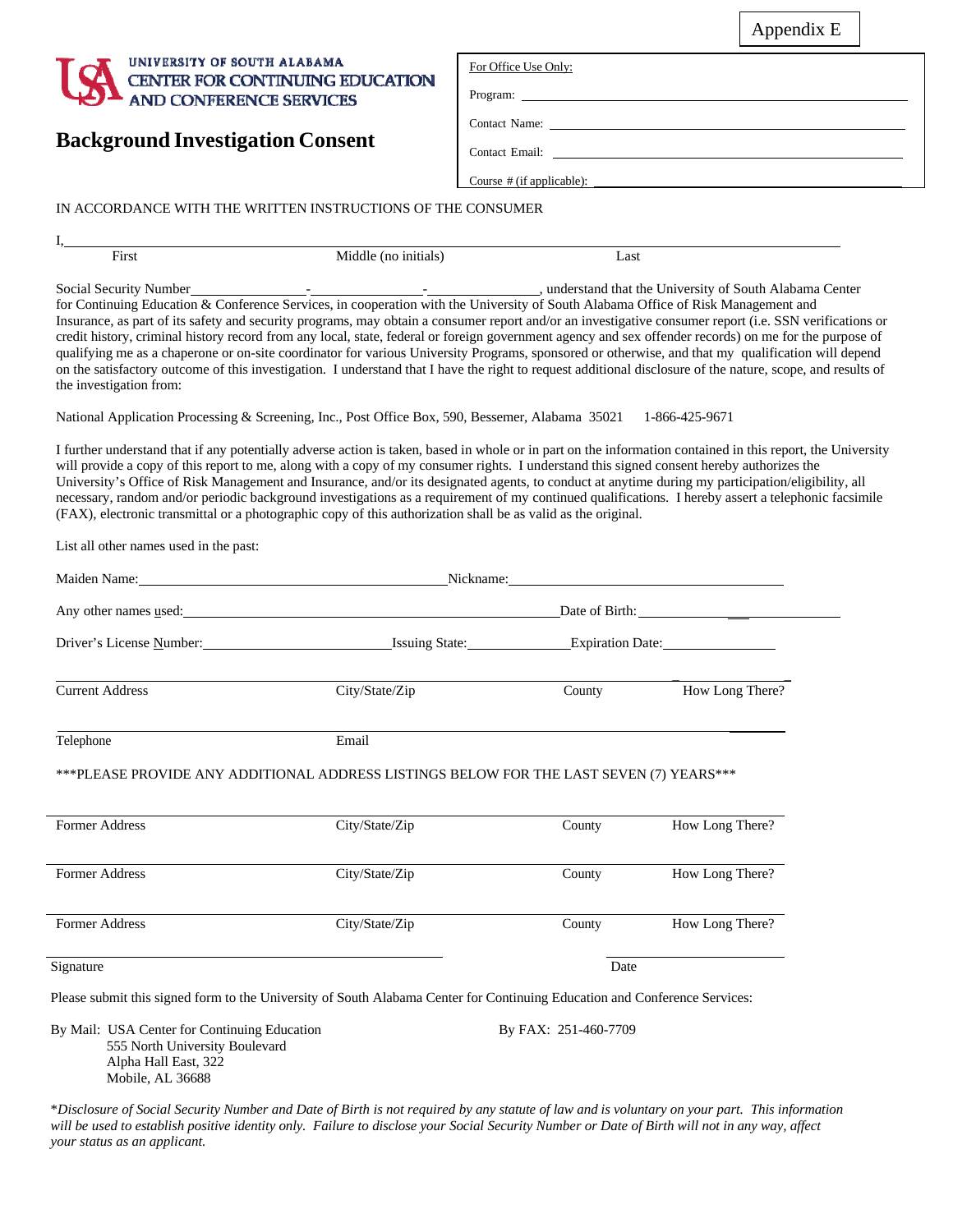

Appendix F

# **MedicalInformation Form**

| ADDRESS: North Contract of the Contract of the Contract of the Contract of the Contract of the Contract of the Contract of the Contract of the Contract of the Contract of the Contract of the Contract of the Contract of the                  | City          |                 |
|-------------------------------------------------------------------------------------------------------------------------------------------------------------------------------------------------------------------------------------------------|---------------|-----------------|
| Street                                                                                                                                                                                                                                          |               | State/Zip Code  |
| AGE: SEX: SEX: BIRTH DATE:                                                                                                                                                                                                                      |               |                 |
| GRAD <u>E: SCHOOL:</u>                                                                                                                                                                                                                          |               |                 |
| PARENT/GUARDIAN/OTHER EMERGENCY CONTACTS                                                                                                                                                                                                        |               |                 |
| NAME: NAME:                                                                                                                                                                                                                                     |               |                 |
|                                                                                                                                                                                                                                                 |               | Relationship    |
| HOME PHONE: $($ )                                                                                                                                                                                                                               |               | WORK PHONE: $($ |
|                                                                                                                                                                                                                                                 |               |                 |
| <b>Street</b>                                                                                                                                                                                                                                   | City          | State/Zip Code  |
| NAME:                                                                                                                                                                                                                                           |               |                 |
|                                                                                                                                                                                                                                                 |               | Relationship    |
| HOME PHONE: $($                                                                                                                                                                                                                                 | WORK PHONE: ( |                 |
|                                                                                                                                                                                                                                                 |               |                 |
| ADDRESS: North and the contract of the contract of the contract of the contract of the contract of the contract of the contract of the contract of the contract of the contract of the contract of the contract of the contrac<br><b>Street</b> | City          | State/Zip Code  |
|                                                                                                                                                                                                                                                 |               |                 |
| <b>HEALTH INFORMATION STATEMENT</b>                                                                                                                                                                                                             |               |                 |

This form must be completed and returned prior to the first day of camp for your child to participate in the camp.

Check below any information you feel the staff may need to maximize the safety and the well being of the camper. To the right of the condition statement is space for more information relating to the condition checked. Please be specific. In case of emergency, this health information may be the only source of accurate important information. This information is confidential.

|              | [ ] Mental or emotional health issue                                    |
|--------------|-------------------------------------------------------------------------|
|              | [ ] Seizure disorder                                                    |
|              | [ ] Lung Disease (asthma, persistent cough, tuberculosis)               |
| $\Box$       | Disease of Heart or Blood Vessels, Increased or Abnormal Blood Pressure |
| $\mathbf{1}$ | Pain in Chest or Shortness of Breath (heart murmur, rheumatic fever)    |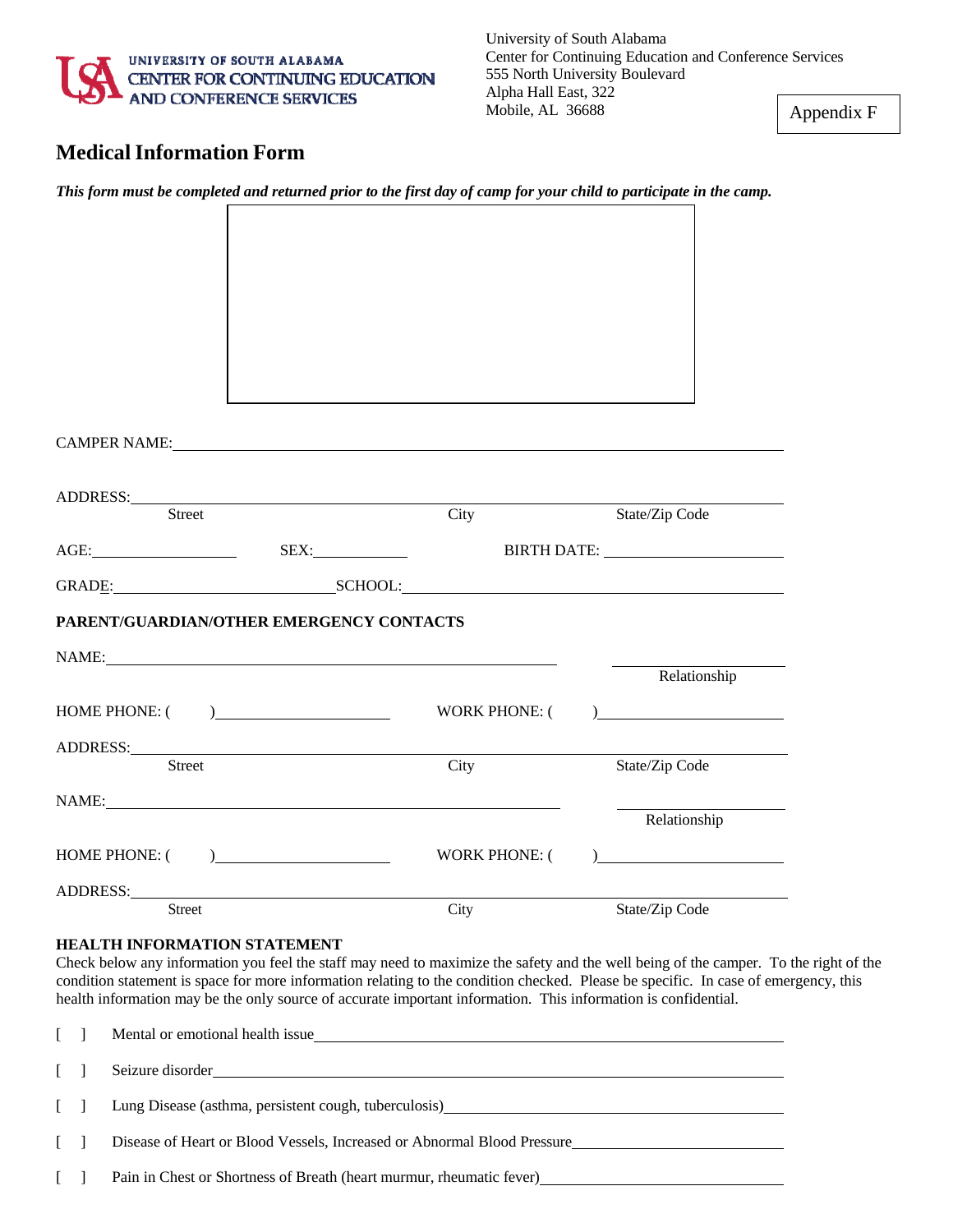|                                       |                | Medical Form, Page 2 -- Camper Name: 1988 and 2008 and 2008 and 2008 and 2008 and 2008 and 2008 and 2008 and 2008 and 2008 and 2008 and 2008 and 2008 and 2008 and 2008 and 2008 and 2008 and 2008 and 2008 and 2008 and 2008 |                           |         |                                 |    |                                                                                                                                                                                                                                                                                                                                                                                          |  |
|---------------------------------------|----------------|-------------------------------------------------------------------------------------------------------------------------------------------------------------------------------------------------------------------------------|---------------------------|---------|---------------------------------|----|------------------------------------------------------------------------------------------------------------------------------------------------------------------------------------------------------------------------------------------------------------------------------------------------------------------------------------------------------------------------------------------|--|
| $\begin{bmatrix} 1 \end{bmatrix}$     |                | Stomach or Intestinal Trouble (ulcers, gall bladder or liver disorder, jaundice, hernia, colitis)                                                                                                                             |                           |         |                                 |    |                                                                                                                                                                                                                                                                                                                                                                                          |  |
| $\mathbf{L}$                          |                |                                                                                                                                                                                                                               |                           |         |                                 |    |                                                                                                                                                                                                                                                                                                                                                                                          |  |
| L                                     |                |                                                                                                                                                                                                                               |                           |         |                                 |    | Hay Fever or Allergies                                                                                                                                                                                                                                                                                                                                                                   |  |
| $\mathsf{L}$                          |                |                                                                                                                                                                                                                               |                           |         |                                 |    | Impaired Sight or Hearing, Chronic Ear Infections________________________________                                                                                                                                                                                                                                                                                                        |  |
| $\mathbf{L}$                          |                |                                                                                                                                                                                                                               |                           |         |                                 |    |                                                                                                                                                                                                                                                                                                                                                                                          |  |
| $\mathbf{L}$                          |                |                                                                                                                                                                                                                               |                           |         |                                 |    |                                                                                                                                                                                                                                                                                                                                                                                          |  |
| $\Box$                                |                |                                                                                                                                                                                                                               |                           |         |                                 |    |                                                                                                                                                                                                                                                                                                                                                                                          |  |
| $\begin{bmatrix} 1 \end{bmatrix}$     |                |                                                                                                                                                                                                                               |                           |         |                                 |    |                                                                                                                                                                                                                                                                                                                                                                                          |  |
| L                                     |                | Do You Wear Glasses?                                                                                                                                                                                                          |                           | Yes [ ] | No [                            |    | Sometimes [<br>$\blacksquare$                                                                                                                                                                                                                                                                                                                                                            |  |
| $\Box$                                | $\blacksquare$ | Do You Wear Contact Lenses?                                                                                                                                                                                                   | Yes $\lceil \quad \rceil$ |         | $\overline{N}$ o $\overline{[}$ | -1 |                                                                                                                                                                                                                                                                                                                                                                                          |  |
| $\Box$                                | $\blacksquare$ |                                                                                                                                                                                                                               |                           |         |                                 |    |                                                                                                                                                                                                                                                                                                                                                                                          |  |
| $\mathbf{L}$                          |                |                                                                                                                                                                                                                               |                           |         |                                 |    | Significant Orthopedic and/or Neuromuscular Impairment (e.g. loss of limb, spinal cord injury)                                                                                                                                                                                                                                                                                           |  |
| $\mathbf{L}$                          |                |                                                                                                                                                                                                                               |                           |         |                                 |    | Any other current health related issues?<br><u>Leading</u> Section 2014 12:00:00 the current health related issues?<br><u>Leading</u> Section 2014 12:00:00 the current health related issues?                                                                                                                                                                                           |  |
|                                       |                | be attending the camp.                                                                                                                                                                                                        |                           |         |                                 |    | Please note: For residential camps, all medications that accompany the camper to camp will be given to a designated<br>counselor/chaperone. The counselor will dispense the medication in accordance with the directions provided by the parent.<br>Medication should be in its original container labeled by the pharmacist. Only include enough medication for the time the child will |  |
| $\mathbb{L}$                          |                |                                                                                                                                                                                                                               |                           |         |                                 |    | Medicines currently taken by camper, including non-prescription or over-the-counter medications (list names, doses, times)                                                                                                                                                                                                                                                               |  |
|                                       |                |                                                                                                                                                                                                                               |                           |         |                                 |    |                                                                                                                                                                                                                                                                                                                                                                                          |  |
|                                       |                |                                                                                                                                                                                                                               |                           |         |                                 |    |                                                                                                                                                                                                                                                                                                                                                                                          |  |
| $\begin{bmatrix} 1 & 1 \end{bmatrix}$ |                |                                                                                                                                                                                                                               |                           |         |                                 |    | Under on-going care of a Physician (NAME AND PHONE #) for chronic or recurring problem                                                                                                                                                                                                                                                                                                   |  |
|                                       |                |                                                                                                                                                                                                                               |                           |         |                                 |    | Family Doctor's Name: Clinic/Hospital: Clinic/Hospital:                                                                                                                                                                                                                                                                                                                                  |  |
|                                       |                |                                                                                                                                                                                                                               |                           |         |                                 |    |                                                                                                                                                                                                                                                                                                                                                                                          |  |
|                                       |                |                                                                                                                                                                                                                               |                           |         |                                 |    |                                                                                                                                                                                                                                                                                                                                                                                          |  |
|                                       |                | emergency treatment, x-ray or surgery, as recommended by an attending physician.                                                                                                                                              |                           |         |                                 |    | As a parent or guardian, I understand that if a serious illness/injury develops, medical or hospital care will be given. I further<br>understand that in case of serious illness/injury, I will be notified. However, if it is impossible to contact me, I give my permission for                                                                                                        |  |

I also understand if my child becomes ill or injured, my health insurance is primary coverage for those expenses. The University of South Alabama carries accident insurance that is secondary coverage in the event of an injury.

SIGNED: DATE:

(Parent or Guardian)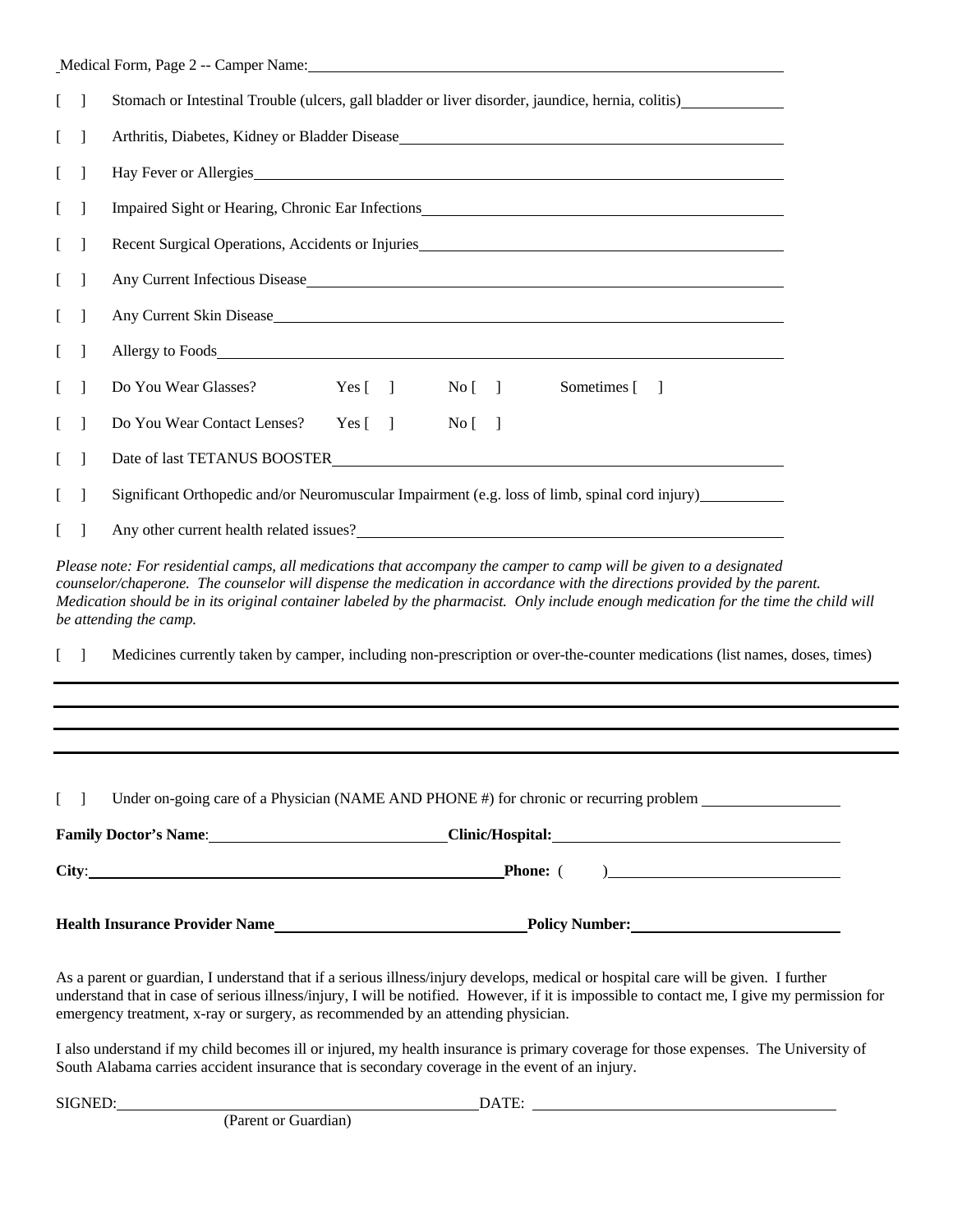|                                                                                                               | Appendix G |                                                                                                               |
|---------------------------------------------------------------------------------------------------------------|------------|---------------------------------------------------------------------------------------------------------------|
| UNIVERSITY OF SOUTH ALABAMA<br>CENTER FOR CONTINUING EDUCATION<br><b>AND CONFERENCE SERVICES</b>              |            | <b>Please Return to the Camp Director at the following address:</b><br>Name of Camp<br>Attention:             |
| <b>University of South Alabama</b><br><b>Release from Liability for</b><br><b>University-Sanctioned Camps</b> |            | Name of Sponsoring College/Department<br>University of South Alabama<br>Address:<br><b>Address</b><br>Address |

To be completed by participant's parent or guardian. The parent or guardian must sign in the presence of one (1) witness.

#### TO THE UNIVERSITY OF SOUTH ALABAMA:

| I understand that my son/daughter, |            | has the opportunity to participate in |
|------------------------------------|------------|---------------------------------------|
|                                    | (Name)     |                                       |
|                                    | to be held | at the University of South Alabama.   |
| (Camp)                             |            | (Date)                                |

I understand that travel to and from the Camp is my responsibility over which the University has no responsibility or control. In the event of inclement weather, camp staff may transport my child to an enclosed facility either on or off the University of South Alabama campus. Further, participation in the Camp is voluntary, and the undersigned are aware of, and agree to abide by the rules and regulations of the camp.

In consideration for the University of South Alabama permitting my child the opportunity to participate in this activity, I, in full recognition and appreciation of any risks, hazards or dangers inherent in this activity to which my child may be exposed, do hereby agree to assume all of the risks and responsibilities surrounding my child's participation in such activity, with the full knowledge and understanding that transportation to and from the program is not the responsibility of the University of South Alabama. Further, I do myself agree to hold harmless and indemnify, release and further discharge the University of South Alabama, and all of its trustees, officers, agents, servants and employees from and against any and all claims, demands and actions or causes of action on account of or resulting from my child's participation in the Camp and which may result from causes beyond the control of, and without the fault or negligence of the University of South Alabama, its trustees, officers, agents, servants and employees during the period of the student's participation as aforesaid.

I fully understand the risks involved in my child's participation in this activity, including risks in physical activities that may include swimming under supervision of a lifeguard. My child is physically able to participate in such activities. I understand that the University of South Alabama and its trustees, officers, agents, servants and employees assume and accept no liability for personal injury or loss of life or damage to personal property.

| IN WITNESS WHEREOF. I have caused this Release to be executed on | dav of | 20 |
|------------------------------------------------------------------|--------|----|
|------------------------------------------------------------------|--------|----|

 $\overline{a}$ 

Signature of Parent/Legal Guardian Signature Witness

Date **Date** 

#### **PHOTOGRAPHICRELEASE**

 I authorize the University of South Alabama Center for Continuing Education and Conference Services to photograph, video, and/or audio tape my child for promotional use of the University of South Alabama Camps Program.

I **do** not authorize the University of South Alabama Center for Continuing Education and Conference Services to photograph, video, and/or audio tape my child for promotional use of the University of South Alabama Camps Program.

| Signature of Parent/Guardian: | Date: | Relationship: |
|-------------------------------|-------|---------------|
|                               |       |               |
|                               |       |               |
| Name of Camp:                 | Date: |               |

**This form must be completed and signed to complete a camper's registration and to be allowed to check in and participate in camp activities**